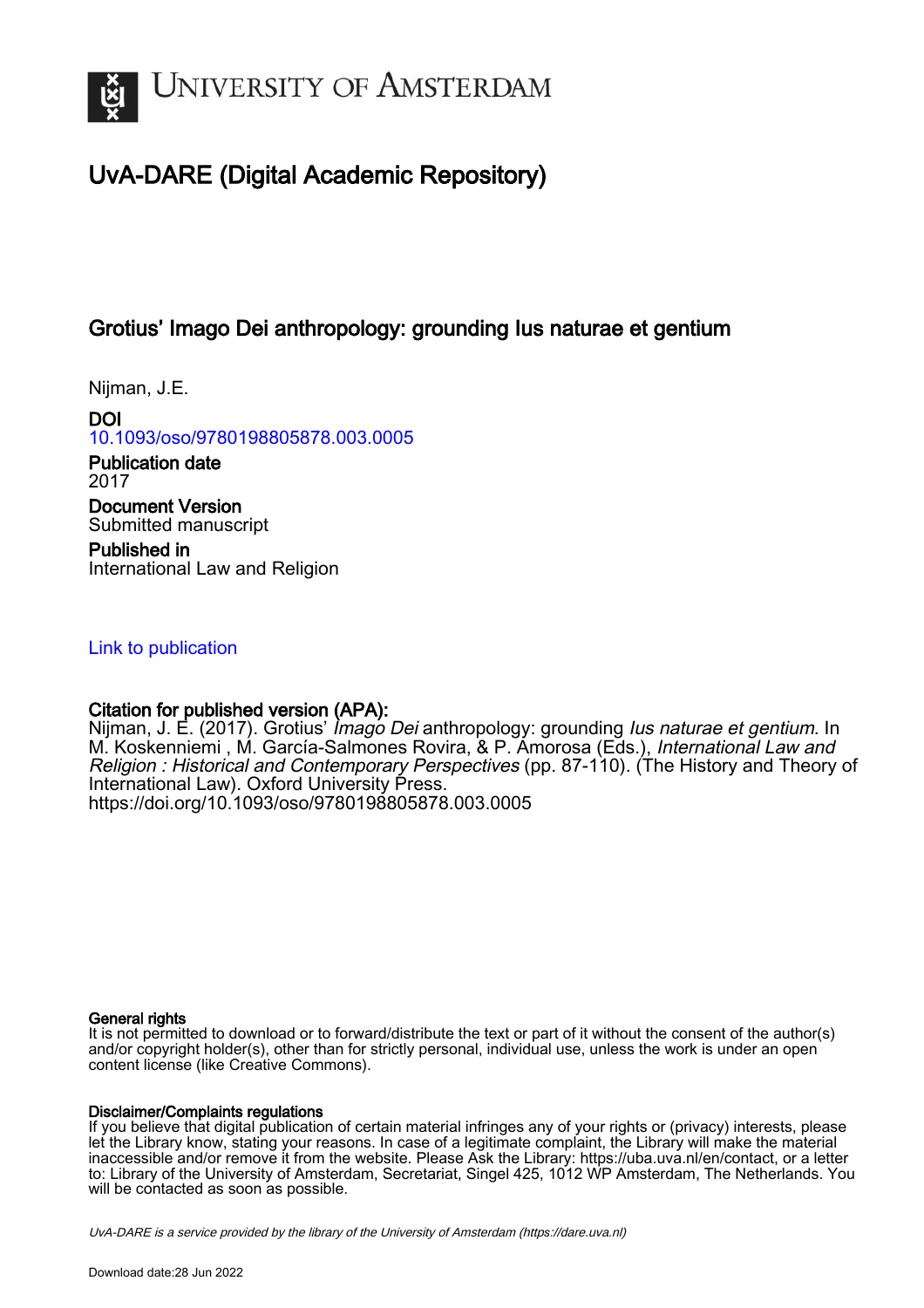UNIVERSITY OF AMSTERDAM

# GROTIUS' *IMAGO DEI* ANTHROPOLOGY: GROUNDING *IUS NATURAE ET GENTIUM*

Janne Nijman

Amsterdam Law School Legal Studies Research Paper No. 2015-36 Amsterdam Center for International Law No. 2015-16

Electronic copy available at: http://ssrn.com/abstract=2665553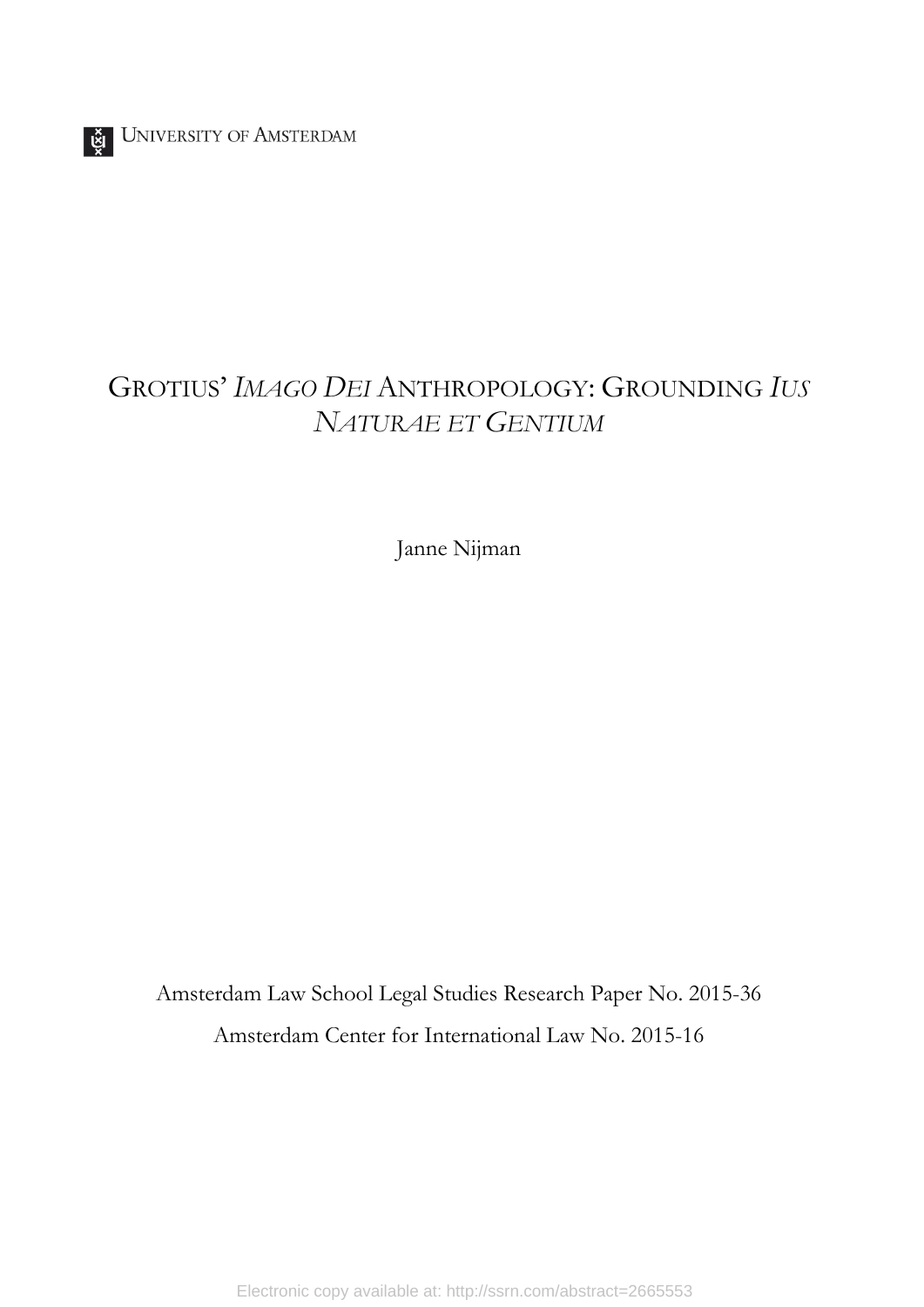**Amsterdam Center for International Law** University of Amsterdam

# **RESEARCH PAPER SERIES**

ACIL Research Paper 2015-16

**Grotius'** *imago Dei* **anthropology: Grounding** *Ius naturae et gentium*

**Janne Nijman** *Amsterdam Center for International Law*

Cite as: ACIL Research Paper 2015-16, available at [www.acil.uva.nl](http://www.acil.uva.nl/) an[d SSRN](http://papers.ssrn.com/sol3/JELJOUR_Results.cfm?form_name=journalBrowse&journal_id=1788426)

Forthcoming in: Koskenniemi, M., Garcia-Salmones, M. & Amoroso, P. (eds.) *International law and religion*

[Amsterdam Center for International Law,](http://acil.uva.nl/) University of Amsterdam

Electronic copy available at: http://ssrn.com/abstract=2665553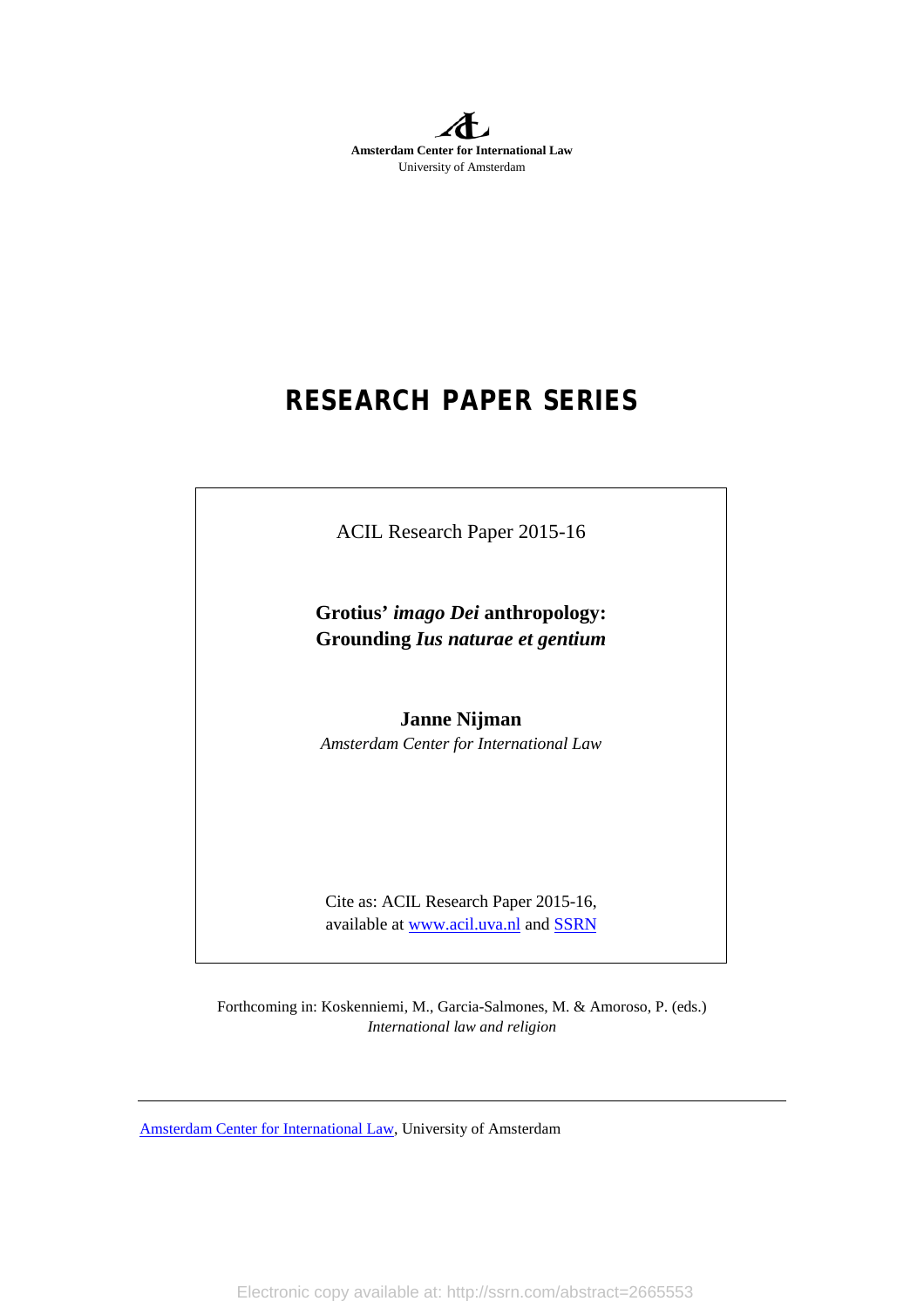## **Grotius'** *imago Dei* **anthropology: grounding** *Ius naturae et gentium*

#### Janne E. Nijman\*

And God said, Let us make man in our image, after our likeness ... So God created man in his own image, in the image of God created he him; male and female created he them. And God blessed them, and God said unto them, Be fruitful, and multiply, and replenish the earth, and subdue it: and have dominion over the fish of the sea, and over the fowl of the air, and over every living thing that moveth upon the earth.

Genesis I, 26-28<sup>[1](#page-3-0)</sup>

#### **1. Introduction**

*Etiamsi daremus … non esse Deum*, [2](#page-3-1) with these words Grotius is said to have broken the bond between God and the law of nations. Part of the standard account of the history of international legal thought is the idea that Grotius secularised natural law and therewith international law. $3$  Such out of political necessity, as only a secular international law would be able to end the religious wars waging at the time. Motivated by a pacific agenda, Grotius would have provided the law of nations with a foundation independent from religion and theology, given it a particularly 'modern' status, and put it on its course to 'autonomy' and/or 'self-sufficient normativity.'[4](#page-3-3) Traditional historiographical claims of Hugo de Groot as

<span id="page-3-2"></span>3 Cf. e.g. Jules Basdevant, 'Hugo Grotius', in *Les Fondateurs du Droit International* (Paris: V. Giard & E. Brière, 1904), p. 233; Arthur Nussbaum, *A Concise History of the Law of Nations* (New York:

<span id="page-3-0"></span><sup>\*</sup> Professor of History and Theory of International Law, Amsterdam Center for International Law (ACIL), University of Amsterdam, and Academic Director of the TMC Asser Institute in The Hague. The author wishes to thank Harm-Jan van Dam and Marius van Leeuwen for their inspiring conversations and helpful suggestions. Thanks also to the participants to the Helsinki and Rome workshops for their comments and to the Editors for their comments on an earlier version.

<sup>1</sup> King James Bible, "Authorized Version", Cambridge Edition.

<span id="page-3-1"></span><sup>2</sup> *De Jure Belli ac Pacis*, *Prolegomena*, para 11: "What we have been saying would have a degree of validity even if we should concede that which cannot be conceded without the utmost wickedness, that *there is no God, or that the affairs of men are of no concern to Him*." Hugo Grotius, *De Jure Belli ac Pacis Libri Tres* (1646 edition), The Classics of International Law, edited by James Scott, transated by Francis Kelsey (Oxford: Oxford at the Clarendon Press, 1925), p. 13. Hereinafter *DJBP*.

<span id="page-3-3"></span>Macmillan, 1947), p. 105; Joseph Kunz, 'Natural-Law Thinking in the Modern Science of International Law', *American Journal of International Law* 55 (1961): p. 951; Lassa Oppenheim, *International Law: A Treatise,* 8th ed., edited by Hersch Lauterpacht (London: Longman, 1955), p. 93; Hersch Lauterpacht, 'The Grotian Tradition in International Law', *British Yearbook of International Law* 23, no.1 (1946), p. 24; Peter Malanczuk, *Akehurst's Modern Introduction to International Law* 7th ed. (new York: Routledge, 1997), pp. 15-16; Malcom Shaw, *International Law* (Cambridge: CUP, 2008), p. 24. 4 See Editorial note.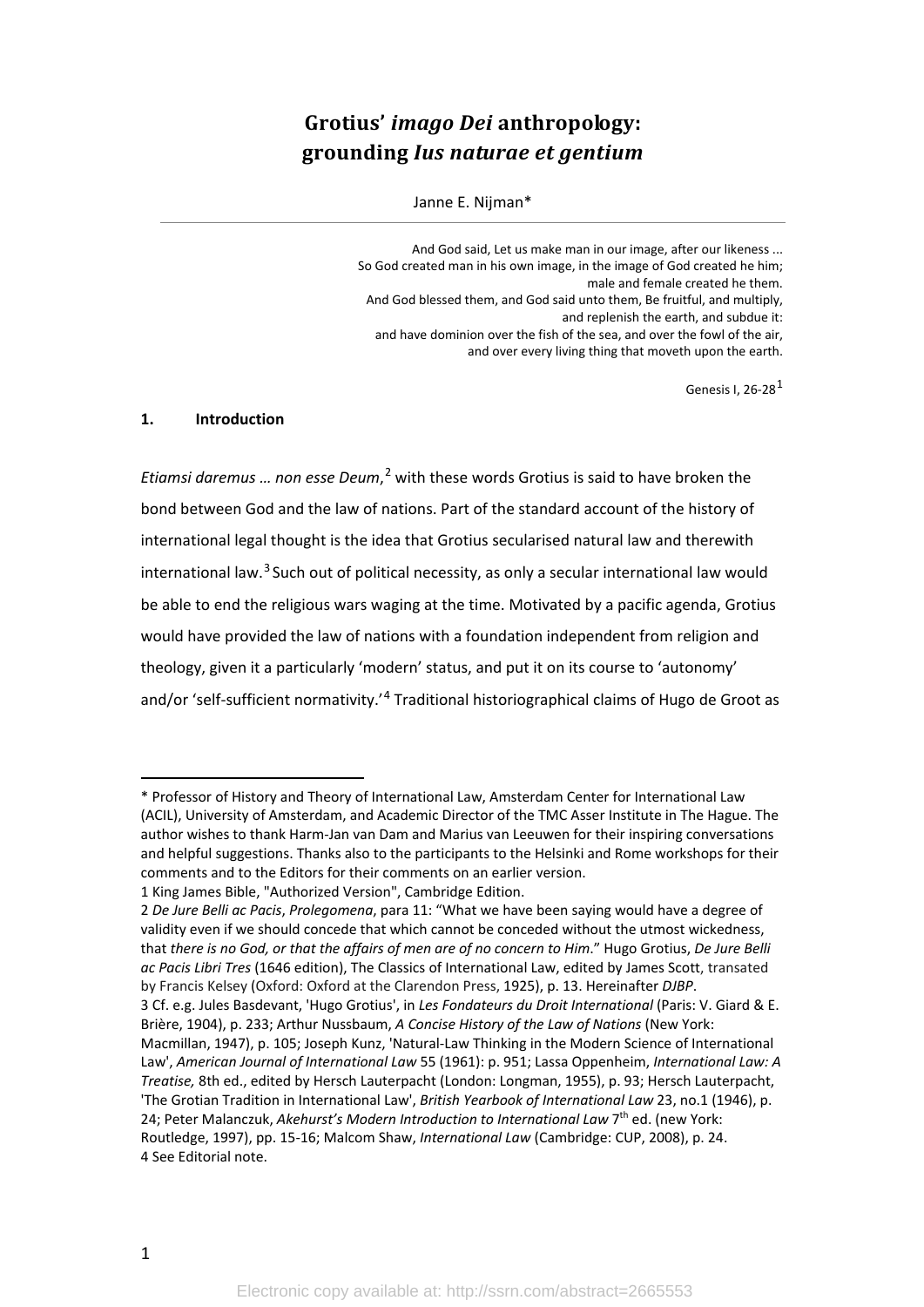<span id="page-4-7"></span>the father of 'modern' international law and 'the great Emancipator'<sup>[5](#page-4-0)</sup> or seculariser of international law have bred, however, a disregard for Grotius' theological writings in relation to his ideas on the law of nature and nations.<sup>[6](#page-4-1)</sup> Grotius the scholar of moral, political, and legal philosophy is inseparable from Grotius the theologian.<sup>[7](#page-4-2)</sup>

This chapter claims we should not stop at the standard account that Grotius secularised international law by grounding it on human nature, but that we rather need to dig deeper and examine the theological anthropology grounding Grotius' ideas on the law of nature and nations. With some attention for the influence of both (neo-)scepticism<sup>[8](#page-4-3)</sup> and (neo)stoicism<sup>[9](#page-4-4)</sup> in analyses of Grotius' understanding of human nature and natural law, this chapter examines Grotius' ideas through the lens of the Christian theological notion of *imago Dei* – the idea that human beings are different from other animals in that they are created in 'the image and likeness of God'.

<span id="page-4-6"></span>For Grotius and his contemporaries – whether scholastic or humanist scholars - the *imago Dei* doctrine provided the inevitable starting point for thinking about humanity and human nature.[10](#page-4-5) That said, the *imago Dei* doctrine played a significant role in the background of many theological and moral philosophical controversies at the time of the Reformations. It was at the heart of debates on the moral freedom of the human will, predestination, and human participation in salvation – issues at stake at the time. Section 2 relates the concept of the *imago Dei* briefly to these early seventeenth-century theological

<span id="page-4-0"></span><sup>5</sup> James Leger, *The "Etiamsi Daremus" of Hugo Grotius. A Study in the Origins of International Law* (Rome: Pontificium Athenaeum Internationale, 1962), pp. 28-36, 35.

<span id="page-4-1"></span><sup>6</sup> Exceptions are Peter Haggenmacher, *Grotius et la doctrine de la Guerre Juste* (Paris: PUF 1983), Oliver O'Donovan, 'The Justice of Assignment and Subjective Rights in Grotius', in *Bonds of Imperfection: Christian politics, past and present,* edited by Olivier O'Donovan and Joan Lockwood O'Donovan (Cambridge: WB. Eerdmans 2004); Christoph Stumpf, *The Grotian Theology of International Law. Hugo Grotius and the Moral Foundations of International Relations* (Berlin: Walter de Gruyter, 2006).

<span id="page-4-2"></span><sup>7</sup> While the standard account reserves too prominent a role for Grotius as the seculariser of international legal thought, I do not mean to argue that Grotius did not contribute to the process of European secularisation at all. Cf. Mark Somos, *Secularisation and the Leiden Circle* (Leiden: Brill, 2011), pp. 5, 7-8, and 43. Even when one finds Somos' conclusions exaggerating (e.g. at 435, 384, 388, and 392), Grotius' historicising approach to biblical texts contributed undoubtedly to Western secularisation.

<span id="page-4-3"></span><sup>8</sup> E.g. Richard Tuck, *The Rights of War and Peace* (Oxford: OUP, 1999).

<span id="page-4-4"></span><sup>9</sup> E.g. Benjamin Straumann, Oikeiosis and Appetitus Societatis. Hugo Grotius' Ciceronian Argument for Natural Law and Just War, *Grotiana* 24/25 (2003/2004), pp. 41-42; also, Hans Blom and Laurens Winkel, *'*Grotius and the Stoa*',* Special issue of *Grotiana* 22-23 (2001-2002) (Assen: Van Gorcum, 2004).

<span id="page-4-5"></span><sup>10</sup> E.g. Charles Trinkaus, *"In Our Image and Likeness", Humanity and Divinity in Italian Humanist Thought*, pp. 1-2 (Chicago: University Press, 1970); David Cairns, *The Image of God in Man* (London: SCM Press 1953).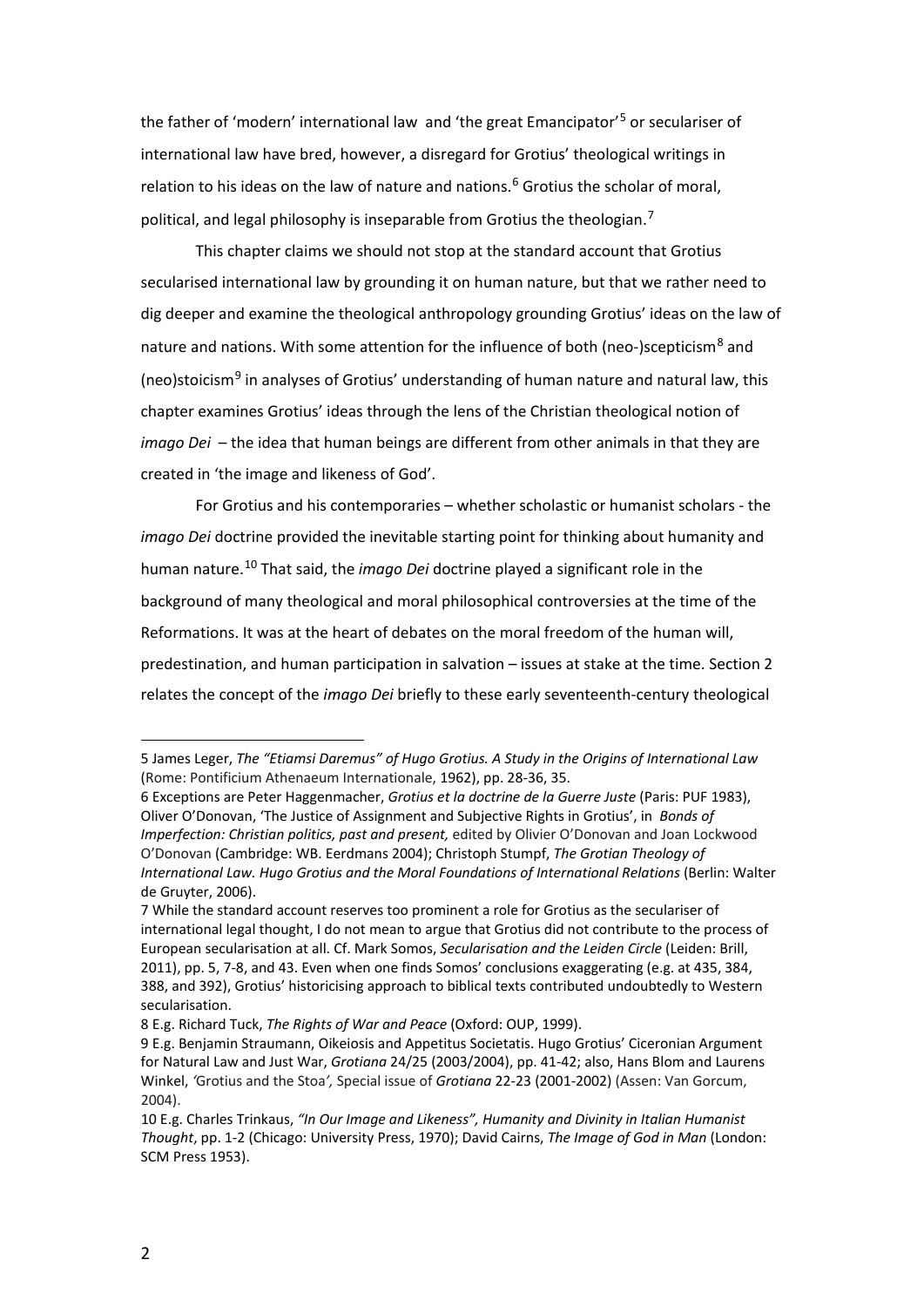and political debates in the Dutch Republic. It moreover discusses the Arminian interpretation of the *imago Dei* along the lines of three dimensions generally set apart : ontological, teleological (the *telos* being to reach God, also through others in society), and functional (linked to the function of *dominium*). [11](#page-5-0)

This chapter claims that the Arminian *imago Dei* anthropology is foundational to Grotius' theory of the law of nature and nations in (at least) three ways, along the lines of the three dimensions just mentioned (section 3). Sub-sections 3.1., 3.2 and 3.3. thus elaborate on the implications of *imago Dei* for the legal framework set out by Grotius. He saw God's image reflected in the natural human capacities of reason and free will, thanks to which humans are able to know natural law and justice, are able to reason, judge, and to make free choices on the basis of this knowledge. As such, they bear individual moral responsibility for their actions and the *imago Dei* underpins their natural legal personality (3.1). This is a – rather optimistic – conception of post-lapsarian human nature, in which the *imago Dei* has human beings live in a society and care for others (*appetitus societatis*). Grotius' conception of human nature was well-suited as a foundation for a theory of (universal) society and the law of nature and nations (3.2). Finally, from its creation in the image of God follows that humanity is called to represent God on earth and intrusted with the function of *dominium* (3.3). The chapter concludes with a few remarks on how a postskeptical reading of Grotius, through the lens of his *imago Dei* anthropology, is relevant for the future of international law thinking (section 4).

#### **2.** *Imago Dei* **at the heart of the Calvinist-Arminian theological and political disputes**

#### *2.1. Grotius' Arminianism in political context*

Grotius developed his law of nature and nations in the early seventeenth-century, time of the Calvinist and Lutheran Reformations and the Catholic Counter-Reformation. The Dutch Republic revolted against Catholic Spain (c. 1560s-1648), consolidated itself gradually as a new and independent European state, with religious conflict however dividing society and penetrating government structures. Heated theological debates waged among Reformed

<span id="page-5-0"></span><sup>11</sup> This distinction between ontological or substantive, teleological or relational, and functional dimensions or interpretations draws on examination of *imago Dei* conceptions in twentieth century theological literature, see e.g. Richard Middleton, *The Liberating Image: The Imago Dei in Genesis I* (Grand Rapids: Brazos Press 2005); Noreen L. Herzfeld, *In Our Image. Artificial Intelligence and the Human Spirit* (Minneapolis: Fortress Press 2002); also, Cairns, supra note [10.](#page-4-6)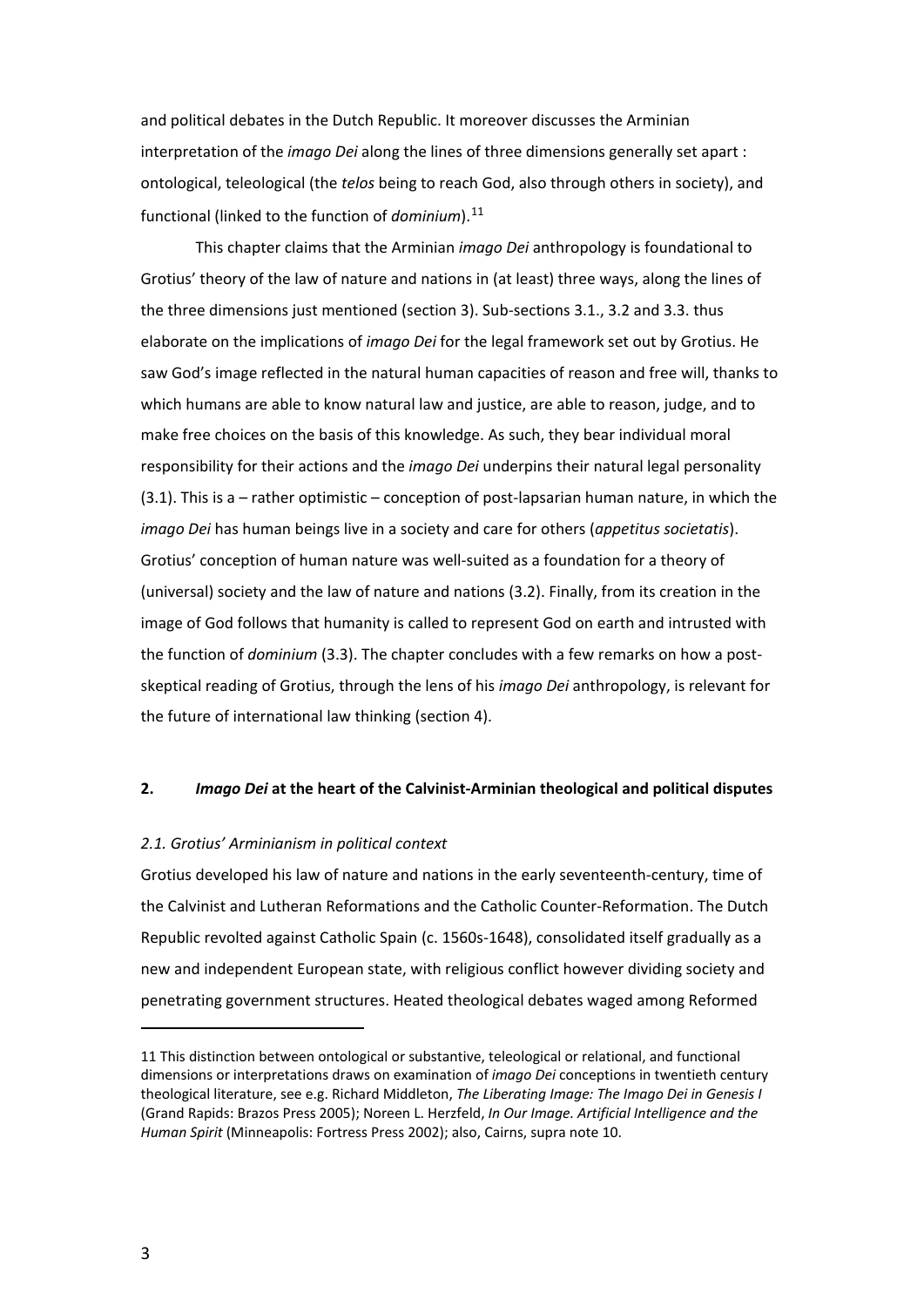<span id="page-6-1"></span>Protestants on the course of the Dutch Reformed Church and the Dutch Reformation. The dispute between the Calvinist and Arminian fractions became inextricably linked with Dutch politics.<sup>[12](#page-6-2)</sup> Ultimately, it was as much a fight for the control of the Republic, which was ultimately won by the orthodox Calvinists, supported by Stadholder Maurits.

<span id="page-6-0"></span>While Grotius tried to defer taking sides, he was unmistakably an Arminian,  $^{13}$  $^{13}$  $^{13}$  both theologically and politically, standing in the Erasmian humanist tradition.<sup>[14](#page-6-4)</sup> In those years of mounting tensions, Grotius wrote the *Meletius* (1611)<sup>[15](#page-6-5)</sup> in which he aimed to 'transcen[d religious] controversy' and to (re-)unite the fighting Christians on a reduced or minimalist version of Christianity.[16](#page-6-6) The doctrine of *imago Dei* plays a fundamental role as, what may be called, a conciliatory doctrine. Until his arrest in 1618, Grotius was among the key players of Dutch political and intellectual life.<sup>[17](#page-6-7)</sup> He would remain faithful to the Erasmian-Arminian irenic agenda, <sup>[18](#page-6-8)</sup> both in religious and political affairs, throughout his life. He aimed to define common ground, to stimulate toleration in case of religious diversity and disagreement and to foster fellowship as the general tissue of society, both domestic and international<sup>[19](#page-6-9)</sup>

<span id="page-6-2"></span><sup>12</sup> Jonathan Israel, *The Dutch Republic* (Oxford: OUP 1995), p. 421 et seq. Also, Aza Goudriaan, 'The Synod of Dordt on Arminian Anthopology', in *Revisiting the Synod of Dordt (1618-1619)*, edited by Aza Goudriaan and Fred van Lieburg (Leiden, Boston: Brill, 2011), pp. 84 *et seq*.

<span id="page-6-3"></span><sup>13</sup> Grotius' relation with Arminian theologians was most intense and regular in his contacts with his life-long friend Uyttenbogaert, in whose house he lived while studying in Leiden. Grotius' friendship with Arminius was not intense in a personal way, but from the Eulogy he wrote we learn how much Grotius appreciated Arminius' theology, his message of toleration and the limits of human knowledge, so that peace could prevail over theological shrewdness. Henk Nellen, *Hugo de Groot. Een leven in strijd om de vrede 1583-1645* (Amsterdam: Balans, 2007), pp. 113-118.

<span id="page-6-4"></span><sup>14</sup> See e.g. for Grotius as Arminian theologian, Posthumus Meyjes in his introduction to the Meletius (see note [15\)](#page-6-0); A.H. Haentjens, *Hugo de Groot als godsdienstig denker* (Amsterdam: Ploegsma 1946), pp. 10-11; *Hugo Grotius, theologian : essays in honour of G.H.M. Posthumus Meyjes*, edited by Henk J.M. Nellen and Edwin Rabbie (Leiden: Brill, 1994).

<span id="page-6-5"></span><sup>15</sup> Guillaume Posthumus Meyjes, ed., *Hugo Grotius. Meletius, sive de iis quae inter Christianos conveniunt Epistola.* Critical edition with translation, commentary and introduction (Leiden/New York: Brill, 1988). Hereinafter: *Meletius*.

<span id="page-6-6"></span><sup>16</sup> *Meletius*, para. 1 and 6. Grotius aimed to do the same many years later in *De Veritate*. See Henk Nellen, 'Minimal Religion, Deism and Socinianism: On Grotius's Motives for Writing *De Veritate'*, *Grotiana* 33 (2012) pp. 47-53.

<span id="page-6-7"></span><sup>17</sup> Israel, supra note [12.](#page-6-1) Nellen (2007).

<span id="page-6-8"></span><sup>18</sup> See eg Arminius on principles of religious liberty, 'On Reconciling Religious Dissensions among Christians (1606)', in *The works of James Arminius*, translated first and second volume by James Nichols, and third volume by W.R. Bagnall (Auburn/Buffalo: Orton, 1853), vol 1, p. 343; the twentyfive Public Disputations are included in volume 1 and the seventy-nine Private Disputations in volume 2 of the 1853 edition. Cf. also Grotius in *Meletius* and *De Veritate*. See e.g. *The Truth of the Christian Religion*, pp. 17-18.

<span id="page-6-9"></span><sup>19</sup> Henk Nellen, *Hugo de Groot. Een leven in strijd om de vrede 1583-1645* (Amsterdam: Balans, 2007). Or, in the words of an irenic adagium that fits Arminius' and Grotius' agenda so well: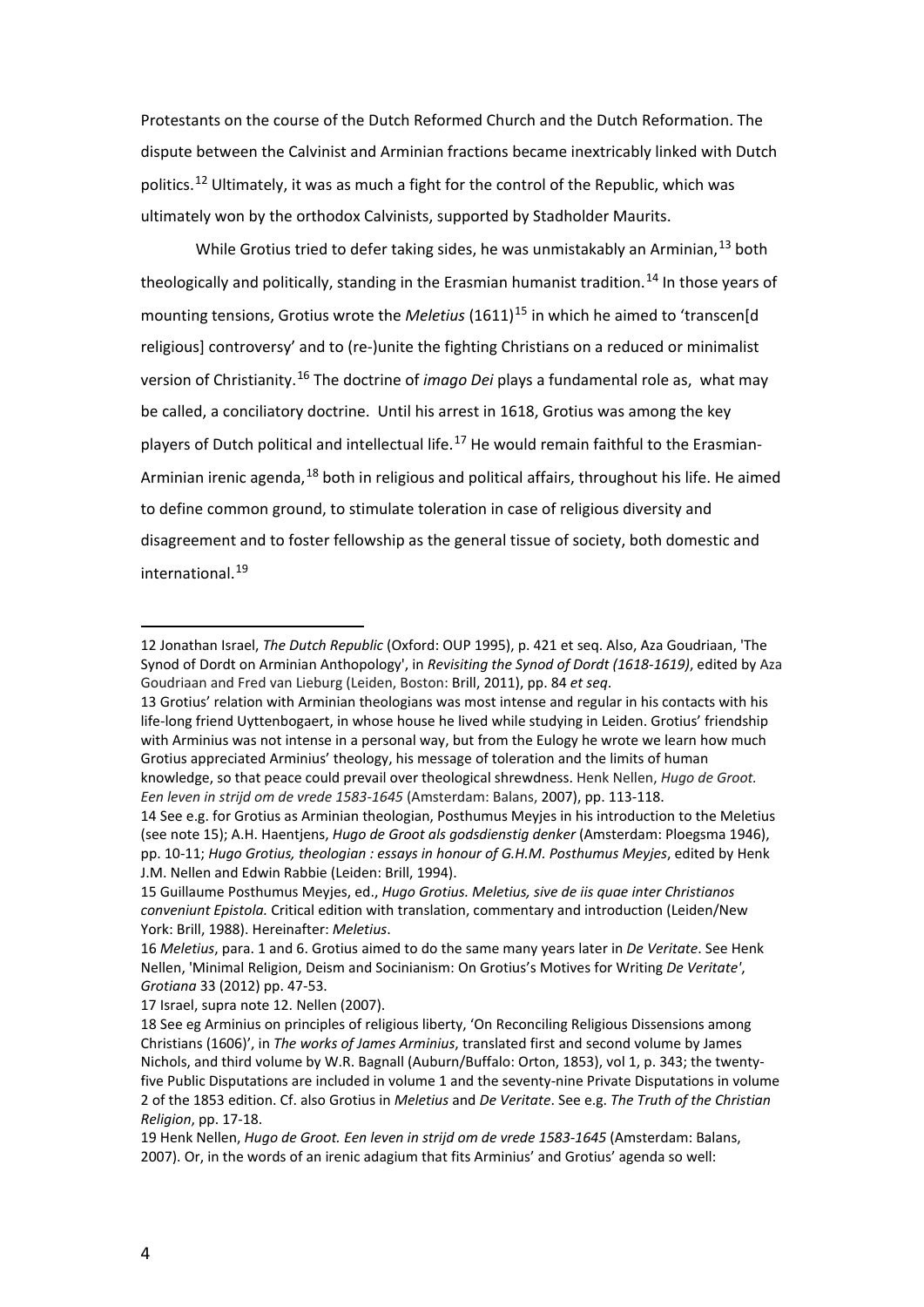*2.2. The* imago Dei *doctrine in the Orthodox Calvinist-Arminian theological dispute* Protestant reformers, such as Calvin and Luther, had lashed out against the Thomistic vision of human nature as taught by the Roman Catholic Church for centuries and still upheld by late-scholastics, such as Francisco de Vitoria.<sup>[20](#page-7-1)</sup> In their view, the Thomist interpretation of *imago Dei* doctrine – the image of God consists in the capacities of reason and free will undamaged by the Fall present in human *nature*[21](#page-7-2) – was too positive a view on human beings. Lutherans and Calvinists shared a pessimistic outlook on humanity premised predominantly on Augustinian doctrine of original  $sin<sup>22</sup>$  $sin<sup>22</sup>$  $sin<sup>22</sup>$  In their view, the impact of the Fall on *imago Dei* in humanity is complete. After the Fall, human beings were 'deprived' of 'original righteousness' and their natural capacities 'totally corrupted'.<sup>[23](#page-7-4)</sup> Their intellect and will are no longer free and oriented towards the good and just, but ruled by Satan and 'bound in slavery to sin'.[24](#page-7-5)

<span id="page-7-0"></span>Erasmus, while in many respects a Reformer, argued that they 'immensely exaggerate[d]' the impact of original sin.<sup>[25](#page-7-6)</sup> Erasmus defended the power of human reason (thanks to God's forgiveness), the moral freedom of the will, and human responsibility.<sup>[26](#page-7-7)</sup> The influence of his undogmatic Christian humanist legacy diminished however in the early

 $\overline{a}$ 

<sup>&#</sup>x27;*Necessariis Unitas, in Non Necessariis Libertas, in Utrisque Caritas'*. See a 1634 Letter by Des Cordes to Grotius in which he refers to the adagium in De Dominis' '*De republica ecclesiastica*'. Henk Nellen, 'De Zinspreuk "in Necessariis Unitas, in Non Necessariis Libertas, in Utrisque Caritas"', *Nederlands Archief voor Kerkgeschiedenis* 79 (1999), pp. 99-106. (Transl. 'unity in necessary things; liberty in uncertain things; charity in all things.')

<span id="page-7-1"></span><sup>20</sup> Francisco de Vitoria,'On the American Indians', in *Vitoria Political Writings*, edited and introduced by Anthony Pagden and Jeremy Lawrance (Cambridge: CUP, 1991), pp. 241-43, 247-49. 21 Thomas Aquinas, *ST* I.95.1; I.96.1-4; IIa.100. 2.

<span id="page-7-3"></span><span id="page-7-2"></span><sup>22</sup> Cf. William Bouwsma 'The Two Faces of Humanism. Stoicism and Augustinianism in Renaissance Thought', in *Itinerarium Italicum. The profile of the Italian Renaissance in the Mirror of its European Transformations*, edited by Paul Oskar Kristeller et al. (Leiden: Brill 1975).

<span id="page-7-4"></span><sup>23</sup> See John Calvin, *Institutes of the Christian Religion* Vol. 1, A new translation by Henry Beveridge (Edinburgh, Calvin Translation Society, 1845), Book II Ch. II.12, pp. 313-315; Martin Luther, Sermon on the 'Two Kinds of Righteousness', para 3: 'original righteousness lost in Adam', in *Martin Luther: Selection from his Writings*, edited and introduced by John Dillenberger (New York: Anchor Books, 1961), p. 88; Luther's 'Disputation concerning man' (1536), para 25, in Luther's Works, vol. 34, edited by Lewis W. Spitz (Philadelphia: Muhlenberg Press, 1960), p. 139; Martin Luther, *The Bondage of Will*, in *Discourse of Free Will*, edited and translated by Ernst Winter (New York: Continuum, 2002), pp. 112-113.

<span id="page-7-7"></span><span id="page-7-6"></span><span id="page-7-5"></span><sup>24</sup> Luther's *The Bondage of Will*, p. 124; Calvin's *Institutes of the Christian Religion* Book II Ch.II is entitled 'man now deprived of freedom of will, and miserably enslaved.' See supra not[e 23,](#page-7-0) p. 297. 25 Erasmus, *On Free Will*, in *Discourse of Free Will*, *op cit*. not[e 23,](#page-7-0) p. 63. 26 Erasmus' *On Free Will*, p. 4.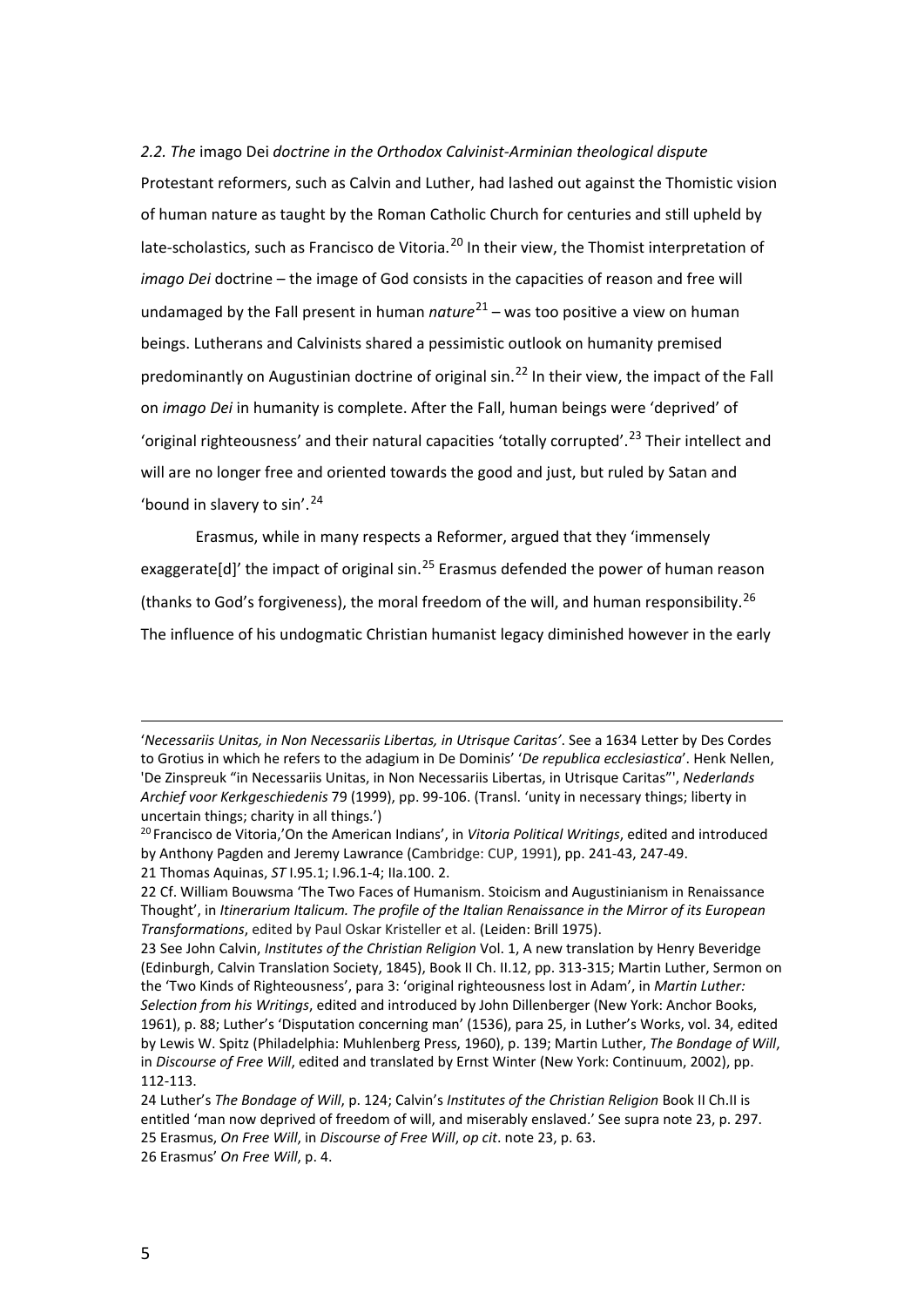Seventeenth Century with the rise of orthodox Calvinism.<sup>[27](#page-8-0)</sup> Erasmus' influence on Arminius is undisputed, even though it remains largely implicit in Arminius' own work.<sup>[28](#page-8-1)</sup> One of Erasmus' views 'echo[ed]<sup>'[29](#page-8-2)</sup> in Arminius' work is the view on the human person: 'a creature born to peace and good will.<sup>'[30](#page-8-3)</sup> In their turn against the pessimistic outlook of Calvinist orthodoxy on human nature,  $31$  the Erasmian outlook served as an inspiration to the Arminians.[32](#page-8-5)

The Calvinist-Arminian theological controversies deeply marked Grotius' life and thought.<sup>[33](#page-8-6)</sup> The controversies culminated in a dispute between two Leiden theology professors, Jacob Arminius (1560-1609) and Franciscus Gomarus (1563-1641) on the doctrine of predestination. The latter, who came to lead the movement against Arminius and his followers, buoyed the Calvinist Reformation in general and the doctrine of unconditional predestination in particular.

The opposition of the Heidelberg Catechisms on the points of predestination and salvation required Arminius and his followers to engage with the *imago Dei* doctrine: who is the post-lapsarian human being? In the context of the current chapter I will highlight three dimensions of the Arminian interpretation.

<span id="page-8-0"></span><sup>27</sup> Israel, p. 392. See also, Keith Stanglin and Thomas McCall, *Jacob Arminius: Theologian of Grace* (Oxford: OUP, 2012), p. 44.

<span id="page-8-1"></span><sup>28</sup> Stanglin & McCall, pp. 43-44. Erasmus is most-well-represented Roman Catholic in Arminius' library. But due to the controversy around Erasmus not a name to use if one has an irenic agenda. Arminius opponents recognized the obvious influence and referred to it in their accusations. 29 Stanglin & McCall, p. 44.

<span id="page-8-3"></span><span id="page-8-2"></span><sup>30</sup> Erasmus, *The Education of a Christian Prince*, edited by Lisa Jardine (Cambridge: CUP, 1997), p. 103. Arminius *infra* note 36.

<span id="page-8-4"></span><sup>31</sup> Israel, p. 392; P.H. Winkelman, *Remonstranten en katholieken in de eeuw van Hugo de Groot*, (Nijmegen: De Koepel, 1945), p. 43;

<span id="page-8-5"></span><sup>32</sup> Leave aside here Arminius' view on the relation between God's Grace and the human person shows his Reformed background. See, Gerrit Jan Hoenderdaal, Erasmus en Arminius Over de Vrede in de Kerk, in *Geschiedenis godsdienst letterkunde*, edited by Eddy Grootes and Hans den Haan (Roden: Nehalennia, 1989), pp. 63-69; Also, Israels, Winkelman, and Jozef IJsewijn, 'The Coming of Humanism to the Low Countries', in *Itinerarium Italicum. The Profile of the Italian Renaissance in the Mirror of Its European Transformations*, edited by Paul Oskar Kristeller/Thomas Brady/Heiko Oberman, (Leiden: Brill 1975).

<span id="page-8-6"></span><sup>33</sup> See, Stanglin & McCall, pp. 104-105; see on Grotius' involvement in the controversy e.g. Nellen 2007, pp. 112 *et seq*. The Arminian-Calvinist controversies draw also on the theological debate between Pelagius and Augustine. Mathijs Lamberigts, 'Pelagius and Pelagians', in *Oxford Handbook on Early Christian Studies*, edited by Susan Ashbrook and David Hunter (Oxford: OUP, 2010), pp. 264- 266. See also on accusations by Calvinists of Arminians to be Socinians and Grotius' defence of Arminians, Sarah Mortimer, 'Human and Divine Justice in the Works of Grotius and the Socinians', in *The Intellectual Consequences of Religious Heterodoxy, 1600-1750*, edited by Sarah Mortimer and John Robertson (Leiden: Brill 2012), pp. 75-94.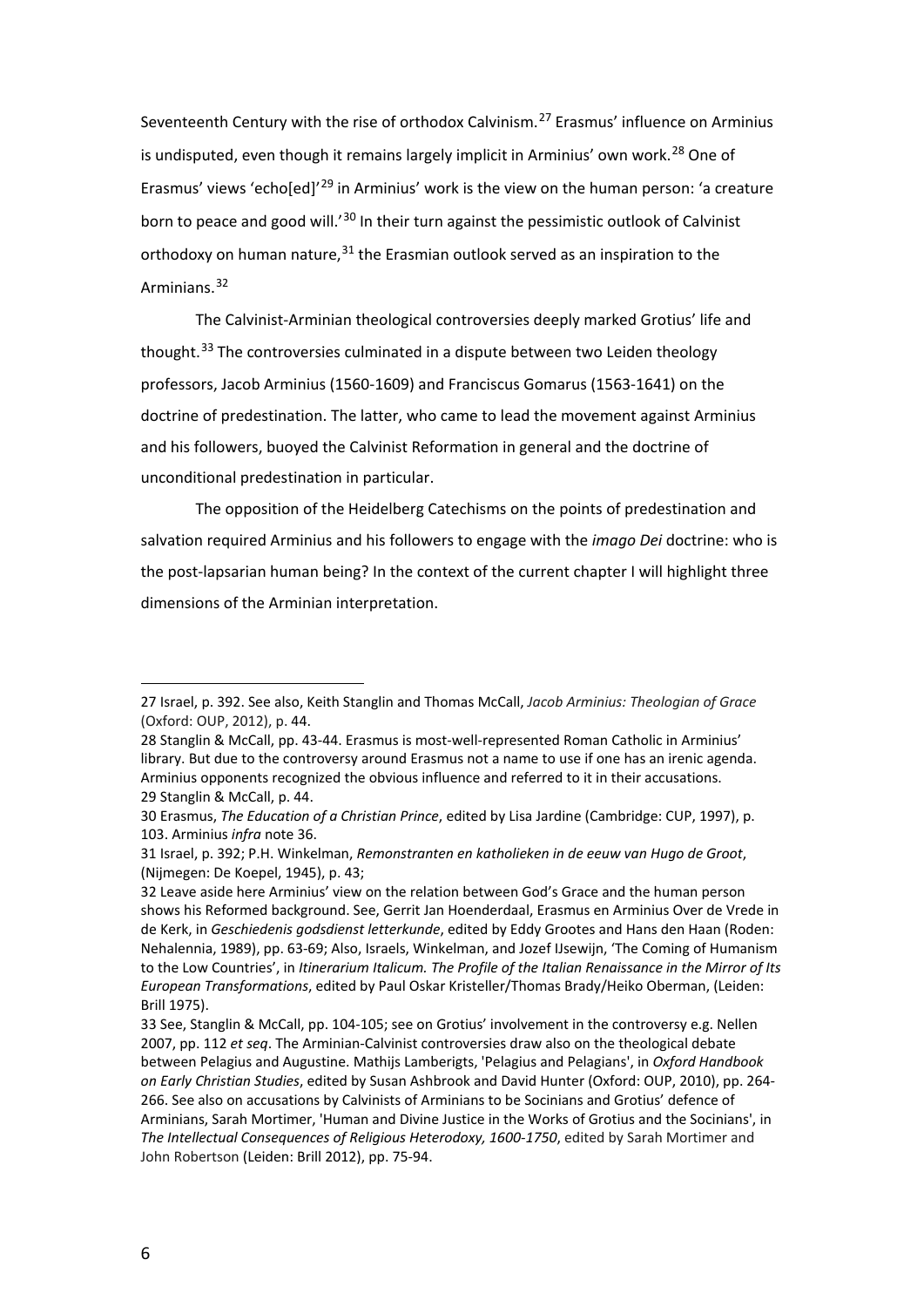First, Arminius followed the Thomist line in his ontological definition of the *imago Dei* as the essential 'faculties' or intrinsic capacities of 'Understanding' (*intellectus*) or reason and 'Will' (*voluntas*), imprinted by God in human nature.<sup>[34](#page-9-0)</sup> In the pre-lapsarian state of nature, 'holiness' and 'original righteousness' ensured human capacities of reason, love and will were directed at God, i.e. the realisation of the *summum bonum*.

In the post-lapsarian world, the natural capacities of reason, love and will may no longer be 'rightly ordered', that is, aligned automatically and completely with divine knowledge and justice.[35](#page-9-1) This does not mean however that the *imago Dei* is lost completely, nor that the post-lapsarian human being is doomed to do evil and that sin has 'dominion' over humanity.[36](#page-9-2) Echoing Erasmus, Arminius wrote 'the will [*propendet*] has an inclination to do good.' That is not only to do good to himself, but also 'according to the mode of its nature, to universal good and to that which is the chief good ; or, according to the mode of liberty, to all other [kinds of] good.<sup>[37](#page-9-3)</sup> For Arminius even after the Fall 'sparks of primeval wisdom remained in the intellect'.<sup>[38](#page-9-4)</sup>

Secondly, the Arminian interpretation of the *imago Dei* has a teleological dimension.[39](#page-9-5) The objective or *telos* of the existence of human beings, created in God's image, consists in the 'union in God' through faith and by following Christ as mediator,  $40$ and in the social union with other human beings, equally bearing God's image. $41$ 

<span id="page-9-0"></span><sup>34</sup> Arminius, *Disp. Priv*. XXVI 'On the Creation of man after the image of God', pp. 60-64. 35 Arminius, *Disp. Priv*. XXX, p. 72, and *Disp. Priv*. XXXI, pp. 77-78.

<span id="page-9-2"></span><span id="page-9-1"></span><sup>36</sup> Unconditional (double) predestination was, according to Arminius, 'contrary to the nature of man, in regard to his having been created after the Divine image in the knowledge of God and righteousness - in regard to his having been created with freedom of will, and in regard to his having been created with a disposition and aptitude for the enjoyment of life eternal.' See, *'*Declaration of Sentiments', *The works of James Arminius, vol 1,* pp. 223-224. If humans are not free to sin but bound to sin, God created the Evil in this world and created humans for reprobation. That is cruel and therewith contrary to God's nature as supreme goodness and to human nature as the carrier of God's image. Cf. Grotius in *The Truth of the Christian Religion*, pp. 41-42.

<span id="page-9-3"></span><sup>37</sup> Arminius, *Disp. Priv*. XXVI.v, p. 61.

<span id="page-9-4"></span><sup>38</sup> Keith Stanglin, *Arminius on the Assurance of Salvation: The Context, Roots, and Shape of the Leiden Debate 1603-1609* (Leiden: Brill 2007), p. 101.

<span id="page-9-5"></span><sup>39</sup> Stanglin & McCall, pp. 118-119: The Calvinist doctrine of predestination would mean that the greater part of humanity would be created wilfully by God for reprobation and thus condemnation. Arminius rejected this view for its implications for God's nature (evil), for the *telos* of creation ('eternal perdition'), and for the *telos* of so many human beings (conformation to 'the image of Satan').

<span id="page-9-6"></span><sup>40</sup> Arminius, *Disp. Priv*. XXXI, p. 82: 'the renewal or sanctification of sinful man after the image of God, in which is contained his adoption into a son of God. …'

<span id="page-9-7"></span><sup>41</sup> Arminius, *Disp. Priv*. XX, p. 45. Being created as *rational* beings by nature, humans are endowed with love as 'an affection of union in God, whose objects are not only God himself and the good of justice, but also the creature, [*referens Deum*,] imitating or related to God either according to [*imaginem*] likeness, or only according to [*vestigium*] impress, and the felicity of the creature.' See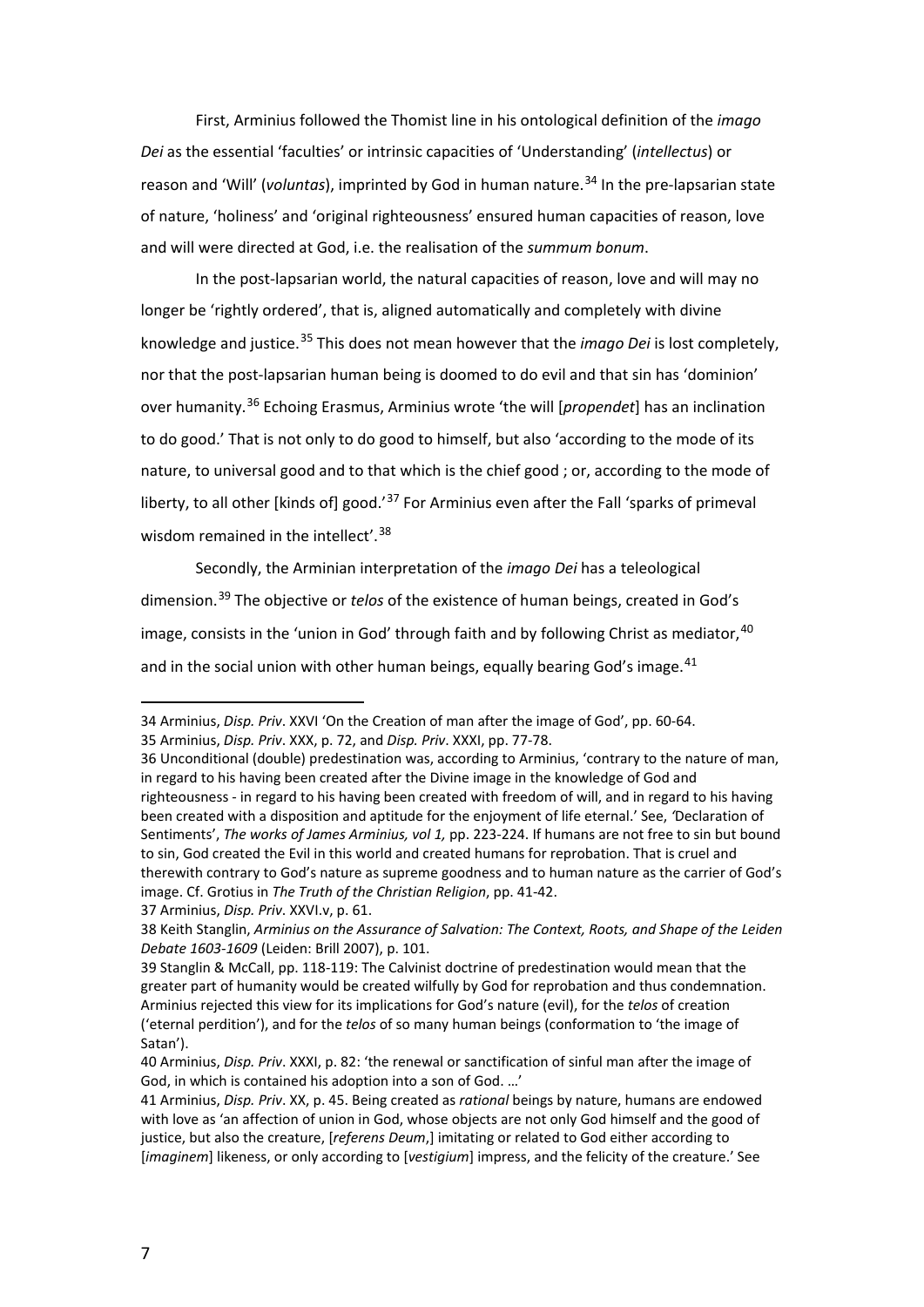Third, drawing on a long tradition of Christian thought the Arminian interpretation of the *imago Dei* has a functional dimension. God 'conferred' the function of *dominium* over creation upon humanity.<sup>[42](#page-10-0)</sup> Human dominion or majesty is founded on humanity's creation in God's image, which means that in human nature resides what distinguishes humans from animals. Dominion belongs to the universal *natural* (legal) order, accordingly: Arminius 'do[es] not mean to deny that a legitimate magistracy exists among other nations than those which are Christian.'[43](#page-10-1)

The Arminian *imago Dei* anthropology as touched upon in the context of the predestination debate thus shows 'a more optimistic view' of post-lapsarian human nature.[44](#page-10-2) This is central to the development also of Grotius the lawyer. God has created humans not as 'tragically fated actors in a cosmic drama,'<sup>[45](#page-10-3)</sup> but as rational, social, (morally) free and responsible agents. Crucially, the human capacities of intellect or reason, love, and free will after the Fall have remained intact.

#### **3.** *Imago Dei* **as the foundation of Grotius' theory of** *Ius naturae et gentium*

Who is the post-lapsarian human being on whom Hugo Grotius grounds his *Ius naturae et gentium*? As early as 1601, Grotius has Adam - just struck down in the Fall – ask: "Who am I?". The answer is structured by the *imago Dei* doctrine.[46](#page-10-4) Throughout his oeuvre, Grotius writes about humans in terms of beings created in *imagine Dei*. The doctrine appears in many of his books, whether theological, political, legal or theatrical. In *DJP* and *DJBP*, *imago Dei* provides the groundwork for an anthropology of the capable, free, social and responsible human being, which is claimed to be universally valid (3.1). As such, it serves Grotius in his quest for a normative foundation for his theory of (universal) society and *Ius naturae et gentium*. Individual human nature can be the starting point of Grotius' system of universal law in both *DJP* and *DJBP, because* it carries God's image*.* (3.2). Last but not least, the creation of human beings in *imagine Dei* for Grotius also grounds the functioning of

 $\overline{a}$ 

also, *Disp. Pub*. XXV, p. 667: humans are 'sociable animals;' also, *Disp. Priv*. XX, p. 45; *Disp. Priv*. XXIX, p. 71; *Disp. Priv*. LXXIV, p. 177;

<span id="page-10-0"></span><sup>42</sup> Arminius, *Disp. Priv.* XXVI, pp. 64-65.

<span id="page-10-1"></span><sup>43</sup> Arminius, *Disp. Pub*. XXV, On Magistry, p. 669.

<span id="page-10-3"></span><span id="page-10-2"></span><sup>44</sup> Not totally depraved of reason as the Calvinists argued. Also, Goudriaan, supra note 12, p. 104. 45 Stanglin & McCall, p. 208.

<span id="page-10-4"></span><sup>46</sup> Hugo Grotius, *Adamus Exul*, line 1590: '*Quis sum?*', in *The Celestial Cycle*, edited by Watson Kirkconnell (Toronto: University of Toronto Press, 1952), pp. 192-193.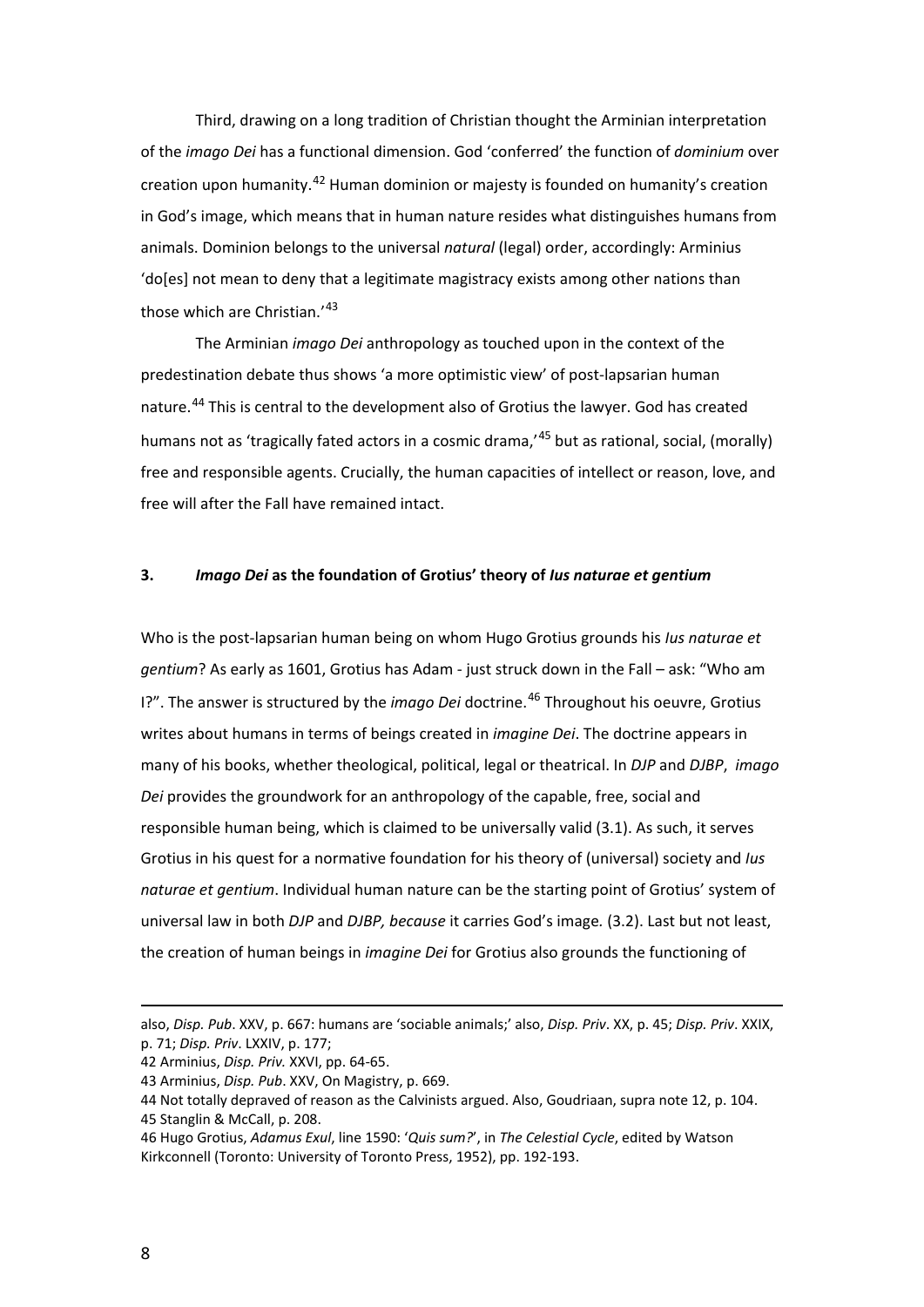humans as keepers, the establishment of human's *dominium* (3.3.). Against the background of the Arminian anthropology sketched in the previous section, the present section shows that Grotius' outlook on human nature, more than being Stoic<sup>[47](#page-11-0)</sup> or Sceptic,  $48$  stands in the Erasmian and Arminian tradition.

### *3.1. The ontological dimension of Grotius'* imago Dei *conception: the capable, free, social and responsible person*

With the 'glorious image of [God]', the 'use of reason' and 'the liberty of will' are stamped 'deep within the human mind'.<sup>[49](#page-11-2)</sup> Grotius, as all Christian writers from Church Father Irenaeus up to Aquinas<sup>[50](#page-11-3)</sup> and later also Erasmus and Arminius, starts out by defining creation in the image of God in ontological terms as 'endow[ing] with a mind ['intellectual faculty' or 'faculty of reason'] and free-will.'<sup>[51](#page-11-4)</sup> The capacity of reason or judgement distinguishes humans from animals and manifests that the human being is 'a being derived from God Himself, who imprinted upon man the image of His own mind.'[52](#page-11-5) To support this claim in *De Jure Praedae*, Grotius refers to Christian sources, such as, Genesis and Aquinas), as well as Ancient authors such as Cicero, Seneca, and Epicharmus.<sup>[53](#page-11-6)</sup> Grotius cites the latter , drawing on early Christian writer Clement of Alexandria, to support the universality of the claim that human reason has a divine origin: 'Man's reason from God's reason takes its being.'[54](#page-11-7) In *DJBP*, the claim that divine reason is 'instilled in the [human] soul… by [Gods] breath' is again supported by early Christian authors, such as Origen and Tertullian and Chrysostom, and Ancient – mostly Stoic - sources.<sup>[55](#page-11-8)</sup> Humans are capable of moral reasoning, *because* their natural capacity to reason springs from Divine reason.

<span id="page-11-0"></span><sup>47</sup> Grotius' use of the many Stoic sources is not to take up himself a purely Stoic position on human nature, Stoic doctrines of fate or human passions would prevent that altogether. See *Meletius* para 7 and 31. Rather, they are used to sustain the universality of Grotius' conception of human nature. 48 Tuck, supra note 8.

<span id="page-11-2"></span><span id="page-11-1"></span><sup>49</sup> Grotius, *Adamus Exul*, pp. 103, 117, 109; *Meletius*, para 18: 'our intellectual faculty lies in the soul, the image of God'; see also, *DJBP* II.II.II.1 note 3, p. 187.

<span id="page-11-3"></span><sup>50</sup> Cairns, p. 110.

<span id="page-11-5"></span><span id="page-11-4"></span><sup>51</sup> Grotius, *Defensio fidei Catholicae de satisfactione Christi*, para 35; *Meletius*, para 23. 52 *DJP*, p. 24.

<span id="page-11-6"></span><sup>53</sup> Grotius' use of Stoic conceptions of nature, reason, or *oikeoisis* resembled the way Early Christian writers adopted these concepts into their own Christian thinking and writings.

<span id="page-11-7"></span><sup>54</sup> *DJP*, p. 25. Many years later, Grotius cites this line of Epicharmus again in *De Veritate* (1627-1647). *The Truth of the Christian Religion*, p. 56.

<span id="page-11-8"></span><sup>55</sup> *DJBP*, p. 187, Grotius quotes here from Tertullian's *On the Soul*; Cf. *The Truth of the Christian Religion*, pp. 55-56.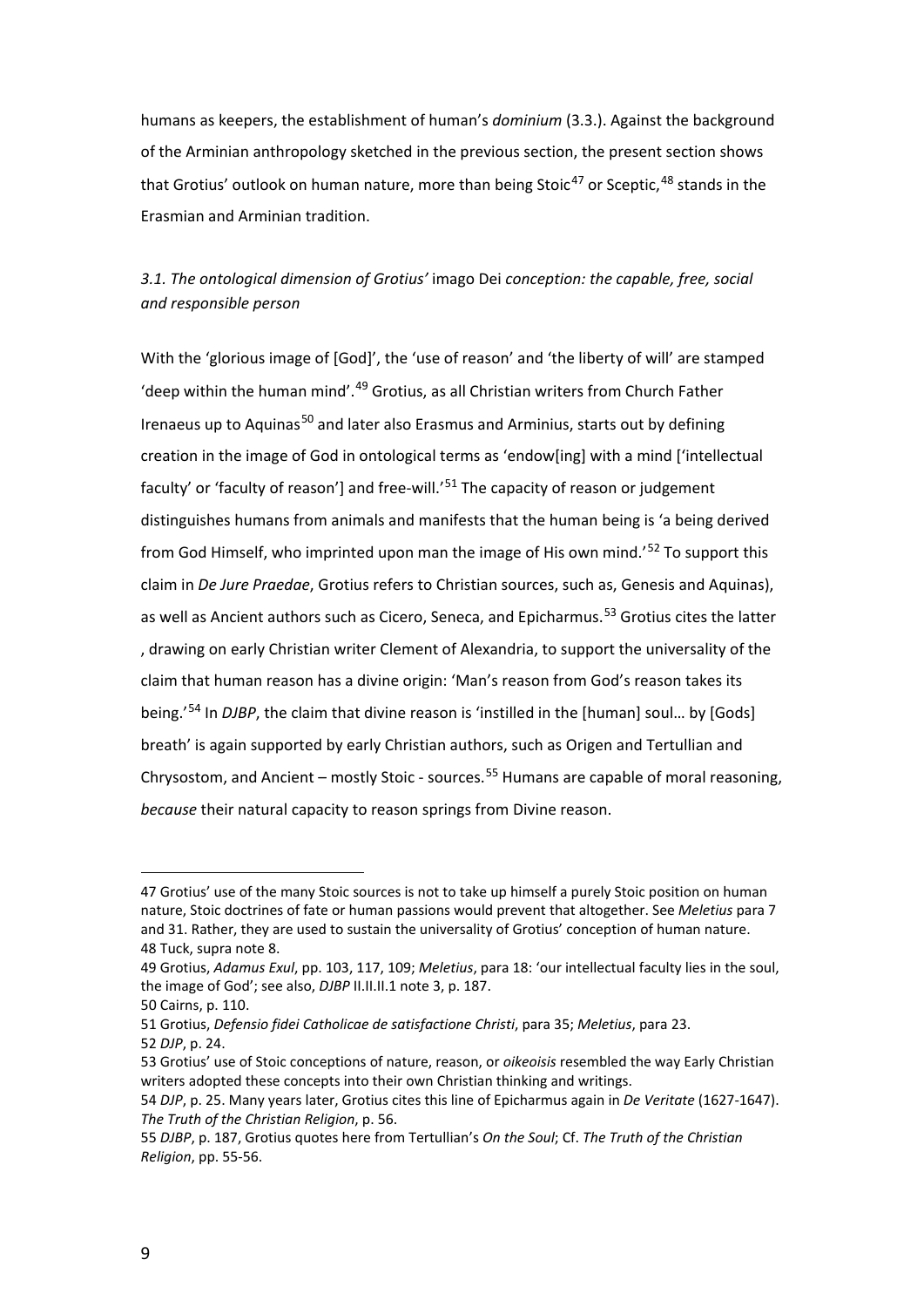For his defence of the moral freedom of human will, Grotius, like Arminius and Erasmus, draws on early Christian authors, such as, Irenaeus, Clement of Alexandra, Origen, and Tertullian, who defended human liberty and responsibility against gnostic predestinationism of their age.[56](#page-12-0) Grotius discusses the gift of free will as a prerequisite for human virtuous conduct and divine reward.<sup>[57](#page-12-1)</sup> Only thanks to the God-given 'deliberative power and free choice between good and bad<sup> $58$ </sup> – between receiving or resisting Grace, between justice and sin, good and evil – can one be rewarded for doing good or punished for bringing evil into this world. *DJP* refers to 'the *sovereign* attribute of reason'[59](#page-12-3) to emphasise its liberty. With his adherence to human liberty, Grotius refuted the deterministic opposition of free will by the Stoic doctrine of fate and by the Calvinist doctrine of predestination and the post-lapsarian dominion of sin.<sup>[60](#page-12-4)</sup>

Grotius followed indeed the Erasmian-Arminian line on the impact of the Fall on the *imago Dei*. Since divine knowledge and original righteousness are lost as punishment for the first sin, post-lapsarian humans are no longer 'in utter servitude to virtues'.<sup>[61](#page-12-5)</sup> However, neither are they 'slaves of their vices'; their natural capacities 'are just as susceptible to the lure of sin as inclined toward virtue.<sup>'[62](#page-12-6)</sup> Reason and free will are not destroyed yet largely intact after the first sin.<sup>[63](#page-12-7)</sup> And so, post-lapsarian human beings are 'by nature' able to 'be or become good.<sup>'[64](#page-12-8)</sup> With the human intellect comes 'some disposition to do good', as already visible in children.<sup>[65](#page-12-9)</sup> By nature the human person is 'gentle' and not 'brutelike', he may become a brute by developing 'the habit of doing wrong',  $66$  but he is by nature also at liberty to develop the habit of doing good. Like Erasmus and Arminius, Grotius holds that 'it

<span id="page-12-0"></span><sup>56</sup> See Erasmus, Arminius, Stanglin. Unsurprisingly, Arminians were also accused of heretic ideas similar to Pelagianism and Socinianism by their Calvinist opponents. See supra note 16 and 33. 57 Cf *Meletius.*

<span id="page-12-2"></span><span id="page-12-1"></span><sup>58</sup> *Meletius*, para 29; *The Truth of the Christian Religion*, p. 42.

<span id="page-12-3"></span><sup>59</sup> *DJP*, p. 24. Emphasis added.

<span id="page-12-4"></span><sup>60</sup> *Meletius*, para 29.

<span id="page-12-5"></span><sup>61</sup> *Adamus Exul*, p. 109, also, p. 115; Cf. *Meletius*, para 35.

<span id="page-12-6"></span><sup>62</sup> *Meletius*, para 35-36.

<span id="page-12-7"></span><sup>63</sup> In *Adamus Exul*, Grotius has God comment on the remaining imago Dei in post-lapsarian human beings: 'In human minds I'll cherish sparks of former light, Forerunners of salvation, cover'd by no ashes.' *Adamus Exul*, p. 123.

<span id="page-12-8"></span><sup>64</sup> *Meletius*, para 29 and 30. Like Erasmus, Grotius underscores that God is Good, he knows evil but 'he actually neither wills nor does it.' Evil does 'not originat[e] in God,' that would make God less than the 'perfect goodness' He is. God's presence in us, makes us 'aim at being good ourselves.' His piety makes us seek piety, Grotius argues. Evil comes not from God, but from free choice. Without free choice, there could be neither punishment nor reward.

<span id="page-12-9"></span><sup>65</sup> *DJBP*, prol. 7.

<span id="page-12-10"></span><sup>66</sup> *DJBP*, I.I.xii.2, p. 43.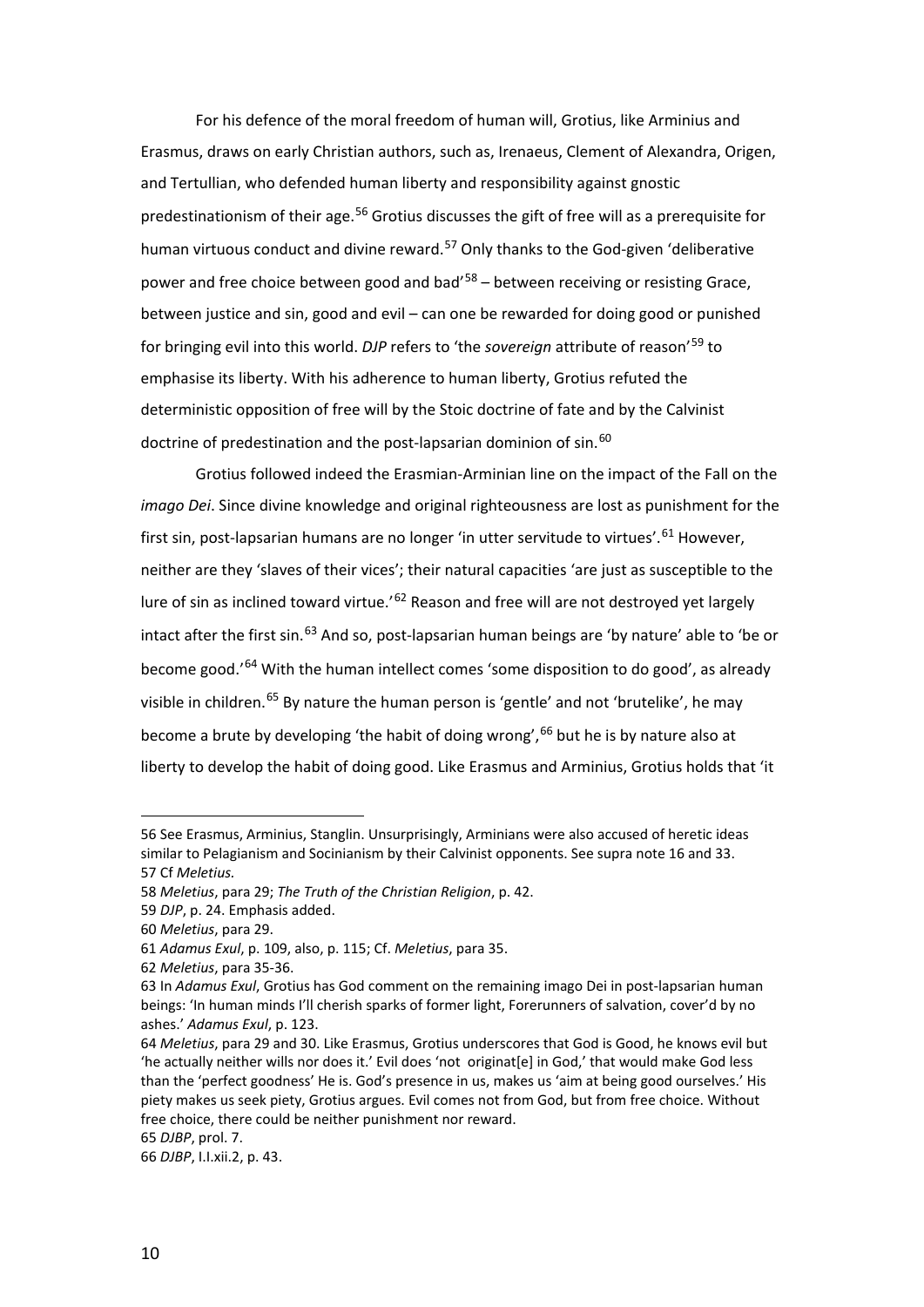is impossible for [God] who is best to create evil, … man is in a way the image of God, namely created after the likeness of God, and indeed … [with] an aptitude for approaching this likeness more and more closely by making an effort'.<sup>[67](#page-13-0)</sup>

This ontological understanding carries an important epistemological implication: the image of God, consisting in the *natural* capacities of reason, free will, and sociability, and thus universally imprinted in humanity, assures that natural justice and law – that body of morality and law that is universally, eternally and unchangeably true and valid  $-$  is cognizable to everyone.<sup>[68](#page-13-1)</sup> Christian or non-Christian, God has provided every human person with the capacity to gain knowledge of God and the laws of the natural order He created.<sup>[69](#page-13-2)</sup>

<span id="page-13-6"></span>Consequently, being capable of knowing natural law and justice, judging right from wrong, and free to choose one's actions accordingly, post-lapsarian human beings are truly '*responsible* for their deeds.'[70](#page-13-3) The individual (moral) responsibility – crucial for law– is thus firmly established.

Grotius thus establishes his interpretation of the *imago Dei* as the basis of an anthropology of the capable, free, social and responsible human being on which he claims to exist '*consensus gentium*.'[71](#page-13-4) The *imago Dei* in human nature then provides the basis for natural legal personality. Whether verbalised in Christian or natural theological terms, the imprint of the divine image in human nature means to dignify, empower and elevate the status of the post-lapsarian human being. It advances the *persona* that has natural rights ànd duties, it institutes the moral and legal person. In this way the natural *legal* person is constituted by, and participates in, the formation of the universal legal order.<sup>[72](#page-13-5)</sup>

<span id="page-13-0"></span><sup>67</sup> *Meletius*, para 30.

<span id="page-13-1"></span><sup>68</sup> *Meletius*, para 55. At the same time, both Arminius and Grotius were cautious about human epistemological capacities, justice and (theological) truth are so hard to find that the possibility of error has to be taken into account. Cf. Grotius' observation that 'there was no one sect that had discovered all truth, nor any but what held something that was true.' *DJBP* Prol. 43. The issue of knowledge is very much related to the problems of the interpretation of Revelation, hence the agenda of Arminians and surely of Grotius to discuss revealed religious truth in terms of reasonableness. For Grotius the relationship between rationality and revelation was however largely harmonious. Thanks to his rational nature, the human person is able to understand the revealed truth. Or, the revealed truth provides 'certainty' when reason is inconclusive. *Meletius*, para 44. 69 *Meletius*, para 55.

<span id="page-13-3"></span><span id="page-13-2"></span><sup>70</sup> *Meletius*, para 41. Emphasis added. In *DJBP*, Grotius formulates a general responsibility for the good of society of sovereign rulers.

<span id="page-13-5"></span><span id="page-13-4"></span><sup>71</sup> This (in origin Stoic) concept of universal agreement features in the *Meletius* para 6; *DJP*, p. 25; *DJBP* II.XX.VL (pp. 516-518); *The Truth of the Christian Religion* Book I Sect. 16, pp. 49-83. 72 See for legal personality as rights to political participation, Janne E. Nijman, *The Concept of International Legal Personality* (The Hague: TMC Asser Press, 2004).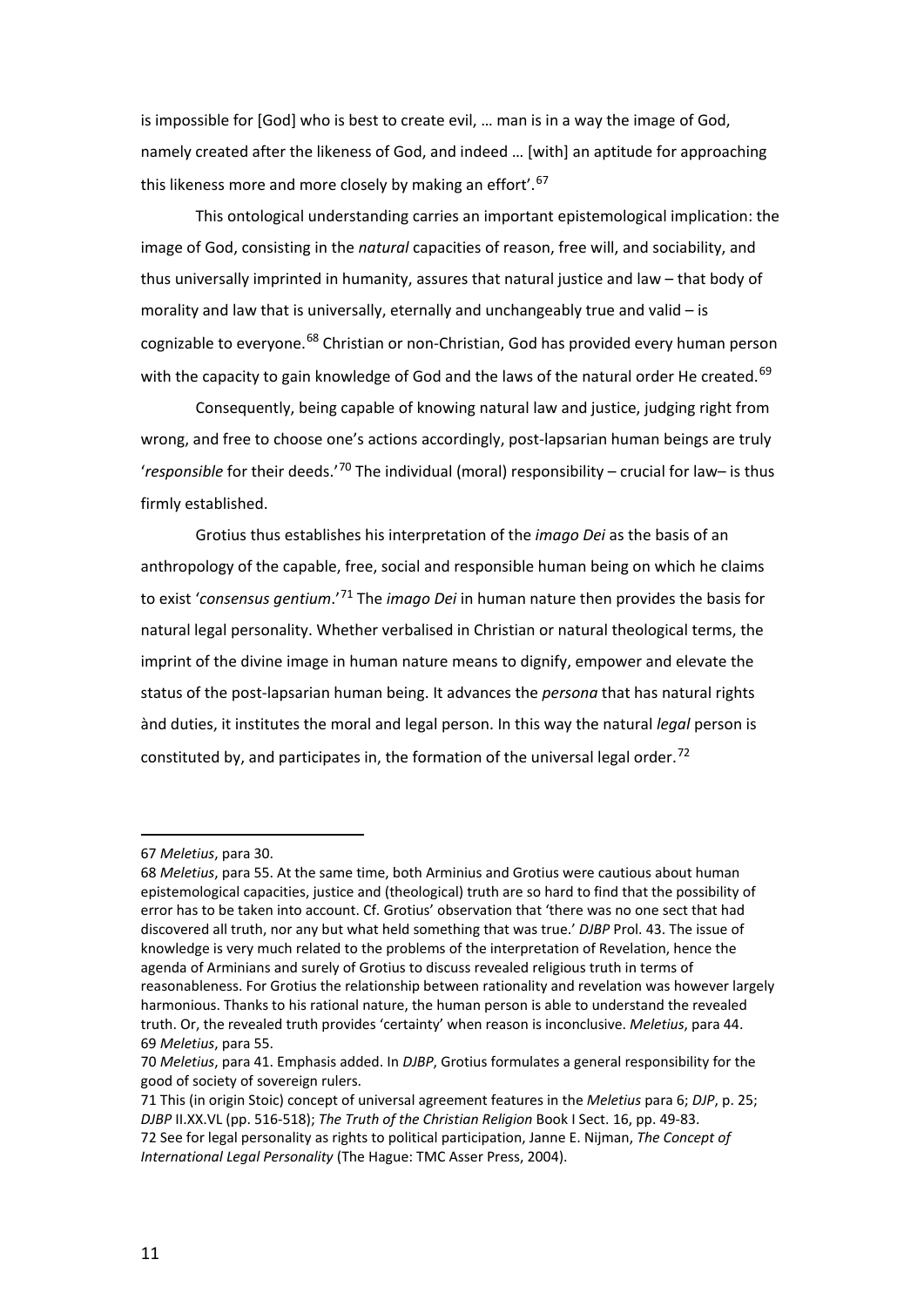*3.2. Teleological dimension:* imago Dei *as foundation of (universal) society and* Ius naturae et gentium*.*

The ontological dimension of Grotius' interpretation of the *imago Dei* is the basis for the teleological dimension of his *imago Dei* conception. By nature, humans are directed towards God and their fellow human beings.<sup>[73](#page-14-0)</sup> The natural capacities fleshed out at the ontological level of *imago Dei* interpretation – human reason, freedom, and sociability – define Grotius' conception of human nature, which then can be the foundation of his teleological theory of (universal) society and *Ius naturae et gentium*.

Approaching God, both in this life and after, is the natural *telos* of humanity and the human individual created in God's image. A true love of God entails moreover a true love of our neighbour equal bearer of God's image.<sup>[74](#page-14-1)</sup> The social appetite is a natural capacity crucial to the teleological dimension of Grotius' *imago Dei* conception, since it directs humans to associate and to care for their fellows.<sup>[75](#page-14-2)</sup>

Also the notion of social impulse, famously crucial for Grotius' theory of (universal) society and *Ius naturae et gentium*, thus has a clear theological basis. The ultimate *telos* is a return to God, but this runs for a significant part through relations with one's fellow human beings.

Throughout his oeuvre, Grotius instructs that with creation in God's image comes a natural love for one's fellow-human.[76](#page-14-3) It is within this *rational* creature, the human being, that 'love for others ... known as ... "friendliness" ... burns most brightly.'<sup>[77](#page-14-4)</sup> The social impulse is related explicitly to the creation of human nature in the image of God. Grotius defends a Christian appreciation of human passions.Without them humans would be 'unfeeling and uncharitable<sup>'78</sup> and thus incapable of loving God and caring for one another. Sharing God's image as part of their nature sets humans in a legal relationship with one another. The *imago Dei* in human beings thus underpins the natural duties of humans towards each other: 'to humanity [one] owes [natural duties of] friendship on the ground of

<span id="page-14-0"></span><sup>73</sup> In *Adamus Exul*, for example, Eve trusts fully in God's salvation and God indeed assures salvation. After the Fall, human nature still carries the image of God and through faith (ie union with God through Christ) divine likeness can be sought and the *imago Dei* fully restored.

<span id="page-14-1"></span><sup>74</sup> *Meletius*, para 68; *The Truth of the Christian Religion*, p. 115-116.

<span id="page-14-3"></span><span id="page-14-2"></span><sup>75</sup> *Meletius*, para 35.

<sup>76</sup> *Meletius*, para 35, 9.

<span id="page-14-4"></span><sup>77</sup> *The Truth of the Christian Religion*, pp. 87, 41-42.

<span id="page-14-5"></span><sup>78</sup> *Meletius*, para 31;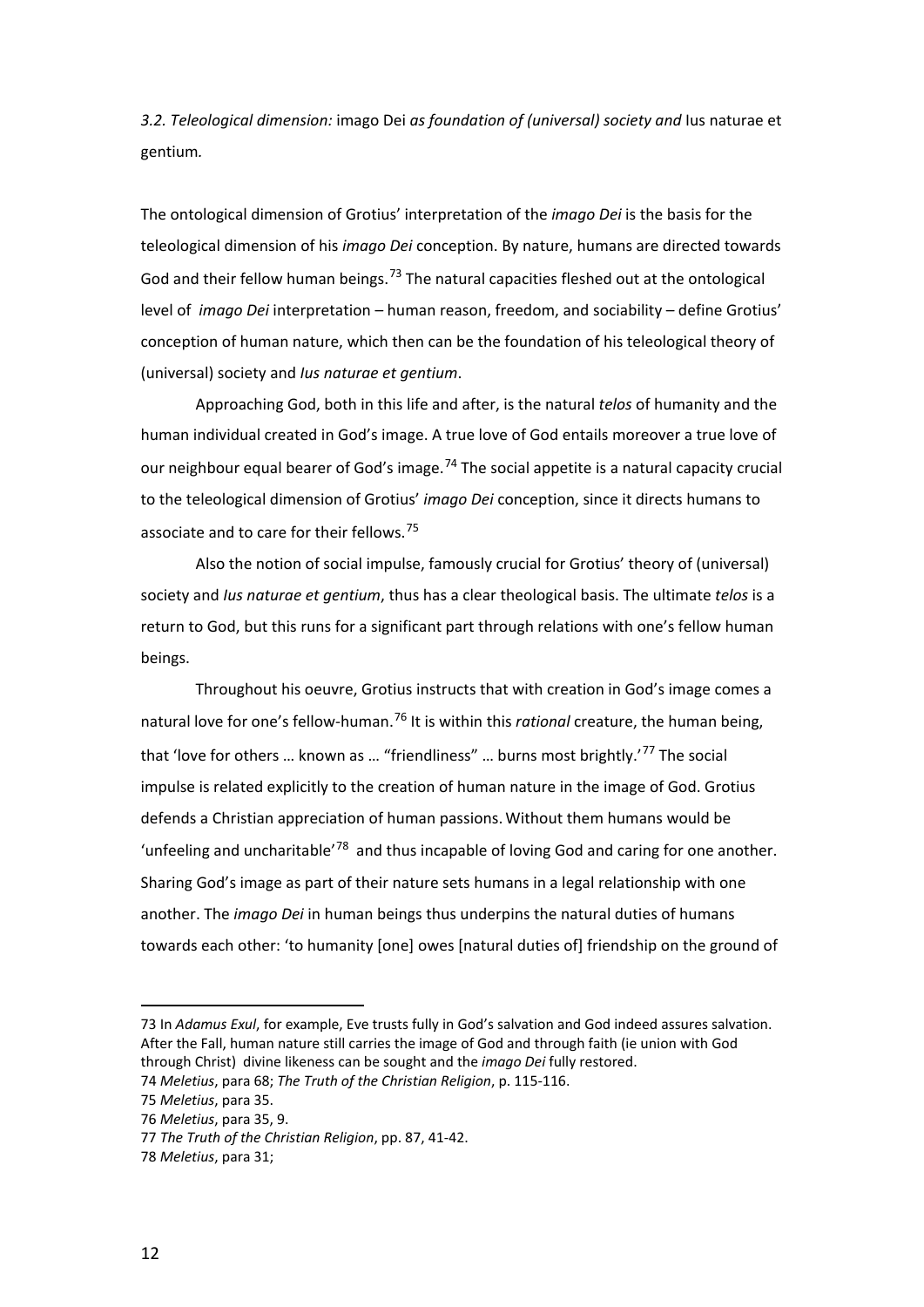natural kinship in the image of God.<sup>'[79](#page-15-0)</sup> God's image in humans directs them to a life in society, including the universal society. In other words, God's image is not only constitutive of the natural legal personality of human beings but also of society. It is a natural law for humans created in God's image to seek society.

From the universality of the *imago Dei* in humans and their consanguinity, Grotius derives a common humanity and natural human equality. Here, he draws on a Christian version of cosmopolitan ethics, also visible with Erasmus, <sup>[80](#page-15-1)</sup> which propagates respect for every member of humanity as equal carrier of *imago Dei*.On this basis, Grotius conceives of a universal natural ethics which amounts to the golden rule.<sup>[81](#page-15-2)</sup> Humanity is created for society. The anthropology outlined in the previous section thus serves the development of the law of nature and nations on the basis of human nature. Thanks to the natural capacities of rationality, liberty and sociability humans are inclined to understand what is right and good as what protects and perfects (universal) society. Right reasoning stipulates what is good for society and thus what natural law and justice prescribe.

In both *DJP* and *DJBP*, Grotius develops his theory of *Ius naturae et gentium* on the basis of an *imago Dei* anthropology. Grotius' Arminian conception of *imago Dei* provides a conception of human nature that grounds primary natural law and unlocks both the primary and secondary law of nations. It underpins his theory of the *sources* of the law of nature and nations. The primary law of nature is found through right reasoning, the secondary law of nature - also called the primary law of nations - is established by universal consensus, and the secondary law of nations springs from consent to be bound to pacts (*pacta sunt servanda*). All three categories hinge on the presumption that human nature consists in reason, love and free will.

<span id="page-15-4"></span>In *DJP*, Grotius starts from what is 'truly universal' to find the normative constraints applicable to relations among nations. Its first source, the primary law of nature, comes from the Will of God: '*What God has shown to be His Will, that is law*.'[82](#page-15-3) 'The Will of God is

<span id="page-15-0"></span><sup>79</sup> *Meletius*, para 68; also, *The Truth of the Christian Religion*, pp. 150, 125, 115-6, 117. This section is entitled 'Concerning those duties of humanity, which we owe to our Neighbour, though he has injured us.'

<span id="page-15-1"></span><sup>80</sup> April Carter, *Political Theory of Global Citizenship* (London: Routledge, 2001), pp. 19 et seq. Grotius' universal natural ethics is aimed at the (rational) realization of the human *telos* universally inherent in human nature as *imago Dei*.

<span id="page-15-3"></span><span id="page-15-2"></span><sup>81</sup> *DJP*, p. 58; *Meletius*, para 68; *The Truth of the Christian Religion*, p. 125. In Grotius' view, 'discrimination between people' is 'an insult to nature'. Meletius, para 3 and 69: Grotius reckons for 'the special bond' between co-religionists, 'citizens of *one* community [*unius … civitatis*]', but underscores that the Christian 'excludes nobody from his love.' 82 *DJP*, p. 19.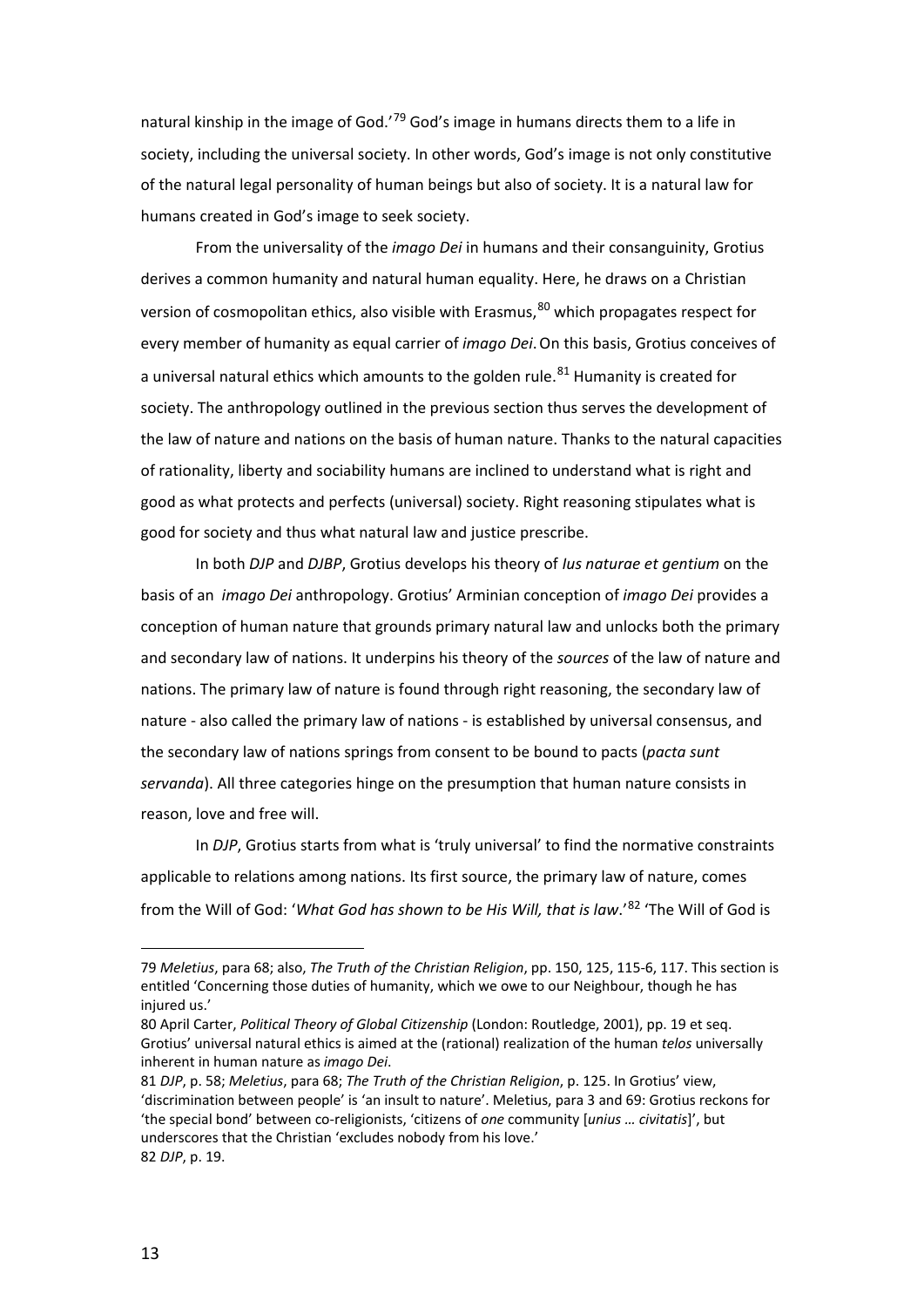revealed … above all in the very design of the Creator' – that is, for Grotius not merely in Revelation. The primary law of nature may be inferred from the Creator's design of Nature. The natural order expresses God's Will.<sup>[83](#page-16-0)</sup> Since He willed the existence of all living beings, he created them with 'certain natural properties whereby that existence may be preserved and each part may be guided for its own good, in conformity … with the fundamental law inherent in its origin.<sup>'[84](#page-16-1)</sup> The principles of law inherent in the universal origin of human nature may be deduced from self-love or self-interest, which is law for all living creatures, and love of others, thanks to the natural capacities of *ratio* and *appetitus societatis* imprinted in the human mind. In the next section we will explore the substance of these natural law principles further, here it suffices to conclude that the primary law of nature is accessible through right reasoning thanks to the natural capacities of reason and love.

The secondary law of nature, or primary law of nations, builds on Grotius' *imago Dei* anthropology too. His Arminian understanding of post-lapsarian human nature comes through in *DJP*: 'this rational faculty has been darkly beclouded by human vice; yet not to such a degree but that rays of the divine light are still clearly visible, manifesting themselves especially in the mutual accord of nations'.<sup>[85](#page-16-2)</sup> In other words, thanks to the natural faculties of reason, freedom, and sociability being intact, 'universal concord' ('*consensus gentium*') among nations may arise and thus natural law and justice ascertained. While not yet phrased as in *DJBP*, Grotius seems to suggest *universal* agreement *only* emerges from *right* reasoning.<sup>[86](#page-16-3)</sup> That is, humans are free to choose evil over good, but 'universal accord can exist only in relation to that which is good and true.'<sup>[87](#page-16-4)</sup> Universal concord is possible only because of human *sociability* –the inclination to care for the welfare of one's fellow beings imprinted in human nature –relates humanity to the ultimate *telos*, that is the ultimate good of unity in God. That very accord is called the secondary law of nature or primary law of nations: '*What the common consent of mankind has shown to be the will of all, that is law*.'[88](#page-16-5)

<span id="page-16-0"></span><sup>83</sup> *DJP*, p. 20.

<span id="page-16-1"></span><sup>84</sup> *DJP*, pp. 20-21.

<span id="page-16-2"></span><sup>85</sup> *DJP*, p. 25.

<span id="page-16-5"></span><span id="page-16-4"></span><span id="page-16-3"></span><sup>86</sup> Grotius is here indebted to Thomas Aquinas who stipulated that for law to be law, it has to partake of right reason and thus of eternal law. Grotius draws on Aquinas' *ST* I-II, Q 93.3. 87 *DJP*, p. 25; also, *DJBP* I.I.XII.2., pp. 42-43. 88 *DJP*, p. 25.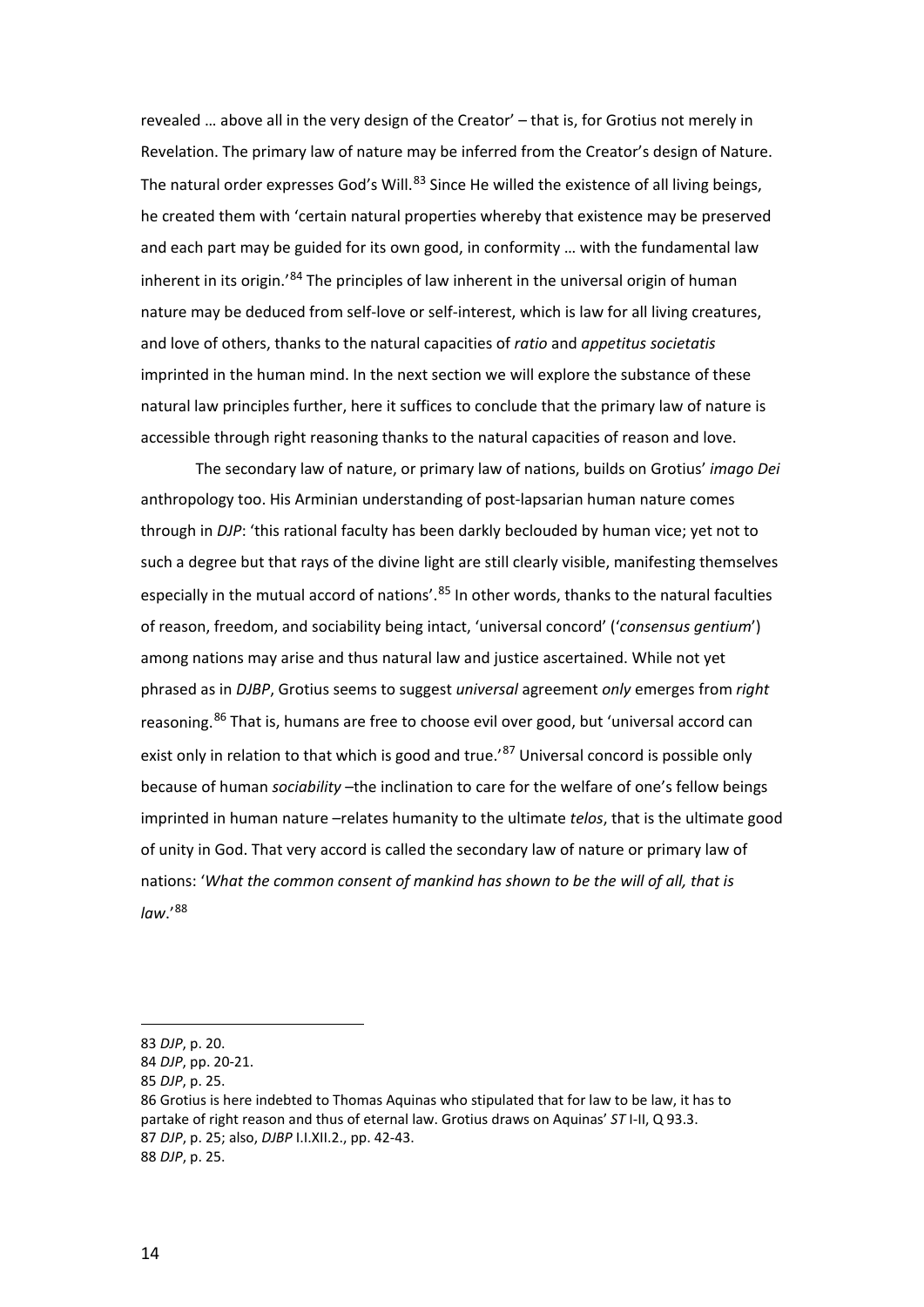Finally, the secondary law of nations also builds on Grotius' imago Dei anthropology. With the creation of humanity in the image of God (also called '*Logos*' or 'Word'[89\)](#page-17-0), the human person is endowed with free will and the capacity of language – the 'sacred' instrument of speech.<sup>[90](#page-17-1)</sup> 'God has given speech to man in order that human society should be more closely knit by people sharing their very thoughts. And once the licence to lie has been given it is bound to overstep all limits and to remove that which is the most important in human relations, namely mutual trust.<sup> $291$  $291$ </sup> The sacred capacity of speech is given to humans 'alone among animals', to serve 'the gratification of' reason and of the 'impelling desire for society'.<sup>[92](#page-17-3)</sup> Without language, the rational, free and social nature of the human person could actually not exist. Language is humanity's sacred instrument of socialisation – hence, its teleological dimension. Stemming from God, the sacredness of the word is then the source of the sanctity – ie binding force – of pacts.<sup>[93](#page-17-4)</sup> It is a *sine qua non* for the creation of obligations through the expression of one's will by a promise<sup>[94](#page-17-5)</sup> and for nurturing a culture of truth and good faith.<sup>[95](#page-17-6)</sup> 'From the association of reason and speech arises that binding force of a promise with which we are dealing. ... [A] promise in itself confers a new right.<sup>'[96](#page-17-7)</sup> Language being a universal gift to humanity ensures the 'sacredness of good faith'<sup>[97](#page-17-8)</sup> sustaining the 'great society of states.'<sup>[98](#page-17-9)</sup> '[T]he rule of good faith is derived [from the human

<span id="page-17-0"></span><sup>89</sup> *Meletius*, para 22; *Adamus Exul*, para 379. The capacity of speech is also essential to Ancients philosophers - Aristotle, Stoics - when they distinguish between humans and other animals. 90 *DJP*, p. 34.

<span id="page-17-2"></span><span id="page-17-1"></span><sup>91</sup> *Meletius*, para 83.

<span id="page-17-3"></span><sup>92</sup> *DJBP*, prol. 7. Also, *DJBP* I.I.XII.3, p. 43, where Grotius draws on Chrysostom and Philo.

<span id="page-17-4"></span><sup>93</sup> Similar to his words on speech, promises and trust in *De jure praedae*, Grotius states the natural command that 'promises must be kept [stringently]. [Even] to a political enemy … a robber or a tyrant …' Ibidem, para 84. See also, on *pacta sunt servanda*, eg *DJBP* Prol. 8 and 15 and Book II Ch. XI. Harm-Jan van Dam, *Hugo Grotius. De Imperio Summarum Potestatum Circa Sacra*. Critical edition with introduction, English translation and commentary (Leiden: Brill, 2001), pp. 693 and 249, *De imperio* 4.6.5.: 'Grotius is the first to argue at length that the rule "pacta sunt servanda" belongs to natural law.'

<span id="page-17-5"></span><sup>94</sup> *Meletius*, para 84: there is a natural duty to 'stick faithfully to all his covenants, unless you happen to have promised something forbidden by God, which was not within your power even before you gave the promise'.

<span id="page-17-6"></span><sup>95</sup> See for the function of *fides* in Grotius' system of the law of nature and nations, Hans Blom, 'The Meaning of Trust: *Fides* between Self-Interest and *Appetitus Societatis',* in *The Roots of International Law. Les Fondements du Droit International*, edited by Pierre-Marie Dupuy and Vincent Chetail, (Leiden/Boston: Martinus Nijhoff, 2014).

<span id="page-17-7"></span><sup>96</sup> *DJBP* III.XIX.I.3., p. 793; III.XXV.I., p. 860: the 'greater society of states' is 'sustained by good faith'; to destroy good faith is an 'impious' act.

<span id="page-17-8"></span><sup>97</sup> *DJBP* III.XXV.VII., p. 862.

<span id="page-17-9"></span><sup>98</sup> *DJBP* III.XXV.I., p. 860.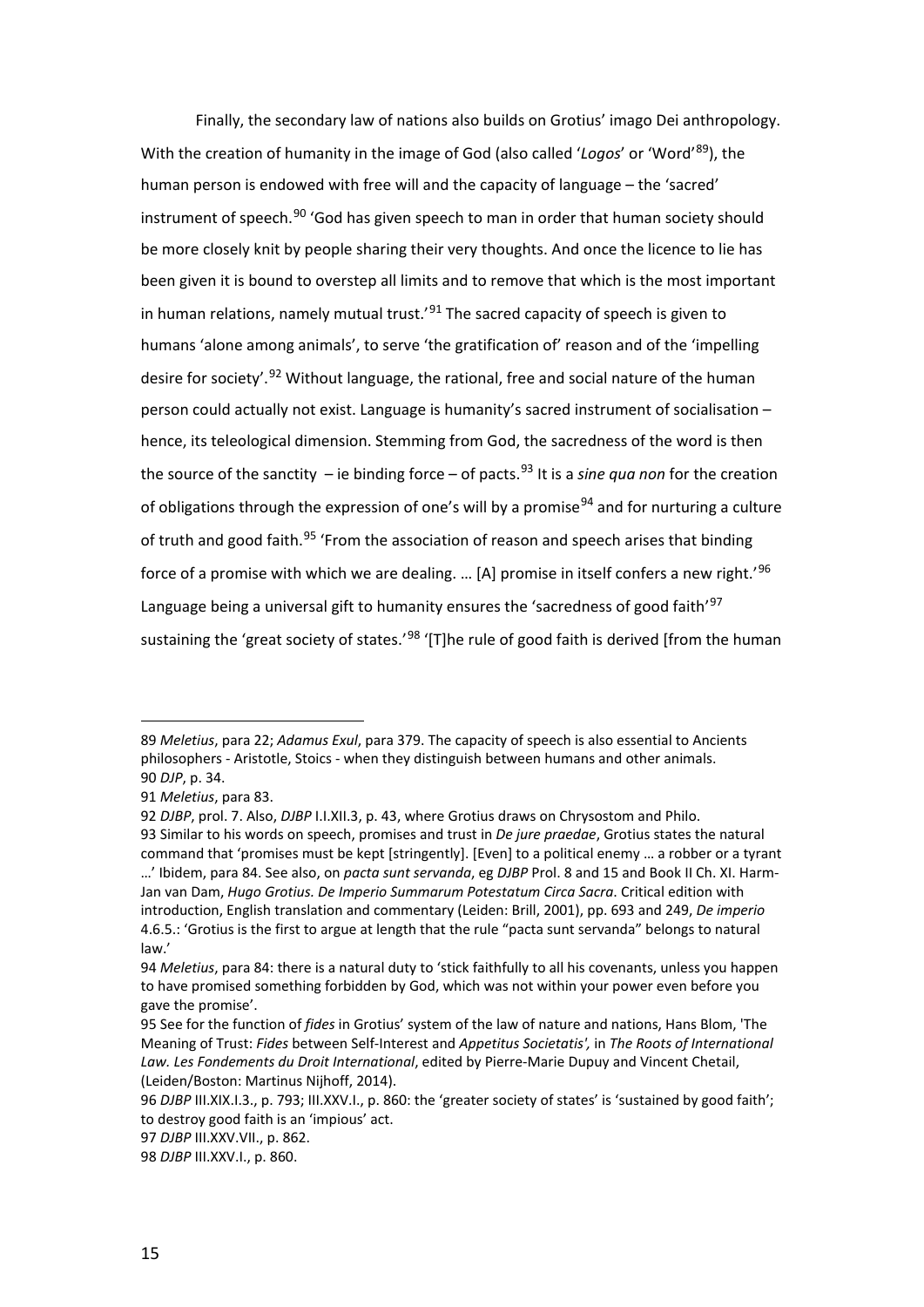*liberty* to will and act]: '*What each individual has* indicated *to be his will, that is law with respect to him*.'

'[Such] express indication [of will], [is given] by the means which God granted to man alone for this very purpose, namely, *the medium of speech. This gift is regarded as so sacred and inviolable* an instrument for the interchange of blessings and the reciprocal intimation of human will that, in the eyes of all men, there is no more grievous disgrace than that attached to lying. *Herein lies the origin of pacts*'.[99](#page-18-0)

<span id="page-18-6"></span>Thanks to the capacities of reason, free will, sociability, and speech, humans can find and create law. They have a natural law-making capacity as well as a natural capacity to be bound by law. These universal natural capacities and the natural equality of all peoples, Christian or non-Christian, advance the conclusion that treaties are binding by virtue of the natural law principle (and duty) to honour promises. The principle of *pacta sunt servanda* is a principle of universal natural law, ie the law of universal human nature, premised on human's relationship with a God handing out punishments and rewards, a bond forged by the *imago Dei*.<sup>[100](#page-18-1)</sup> It is the basis for human volitional law, including the secondary law of nations, in both *DJP* and *DJBP*.

While in *DJP*, Grotius took a largely voluntarist approach,<sup>[101](#page-18-2)</sup> we find more of an intellectualist stance in *DJBP*. [102](#page-18-3) The distinction between the two should however not be exaggerated. His *imago Dei* anthropology provides the groundwork in both works.<sup>[103](#page-18-4)</sup> In *DJBP* however Grotius argues clearly that divine volitional law and the law of nations in *stricto sensu* are subordinate to natural law. He can do this because of his *imago Dei* anthropology.

In *DJBP*, immediately after the famous words *etiamsi daremus* Grotius affirms that since human reason comes from God, it establishes and maintains the human relationship with God and his providence of this world. Hence, 'it follows that we must without exception render obedience to God as our Creator, *to Whom we owe all that we are and have*'.[104](#page-18-5) The divine origin of rationality, liberty and sociability explains why Grotius can put

<span id="page-18-0"></span><sup>99</sup> *DJP*, p. 34. Footnotes omitted emphasis added. Grotius refers to Aristotle, the Digest, and Aquinas here. Since good faith is the foundation for justice, as Grotius paraphrases Cicero, language is a prerequisite for justice and peace to exist. Similarly, in *DJBP* III.XIX on 'Good faith between enemies', Grotius emphasises that promises even to enemies cannot be broken.

<span id="page-18-1"></span><sup>100</sup> *DJBP* Prol. 15-16, pp. 14-15.

<span id="page-18-2"></span><sup>101</sup> *Supra* text to note [82.](#page-15-4)

<span id="page-18-3"></span><sup>102</sup> *DJBP* Prol. 16, pp. 15.

<span id="page-18-4"></span><sup>103</sup> *DJBP* Prol. 6. Grotius' reference here is to Chrysostom.

<span id="page-18-5"></span><sup>104</sup> *DJBP* Prol. 11; also, *Meletius* para. 84-86; *The Truth of the Christian Religion*, pp. 115-116.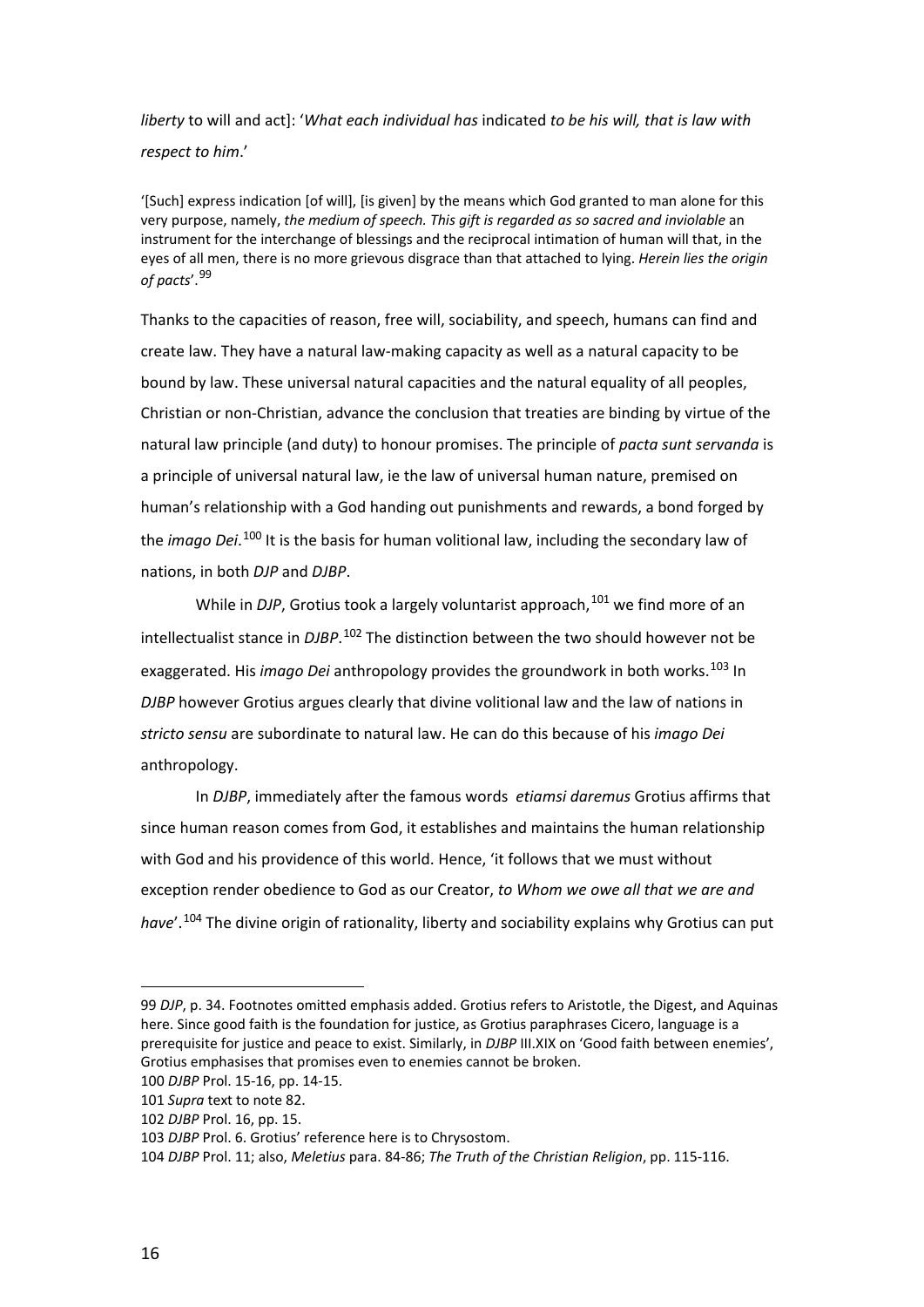divine voluntary law at a distance in *DJBP*. [105](#page-19-0) Natural law is laid down in Creation. It is not derived from nature as such, but from *rational* nature. Human nature as created by God in the image of God. Hence, natural law is not part of revealed but of natural truth – it is universally cognizable by human (rational and social) nature and as such its ascertainment avoids the controversies arising from the interpretation of God's Revelation:<sup>[106](#page-19-1)</sup>

XII. … the law of nature of which we have spoken, comprising alike that which relates to the social life of man and that which is so called in a larger sense, proceeding as it does from *the essential traits implanted in man*, *can nevertheless rightly be attributed to God, because of His having willed that such traits exist in us*. [107](#page-19-2)

Natural law proceeds from 'the essential traits implanted in man.' Thanks to God's implant, human nature is rational, free, and sociable and thus 'right' reasoning is possible and natural law ascertainable. In other words, Grotius' famous words '[t]he law of nature is a dictate of right reason<sup>'[108](#page-19-3)</sup> are premised on the understanding of the human person created in God's image, that is, with reason, free will, and sociability. The law that is thus dictated doesn't spring from expediency but from a divinely imprinted nature. In *DJBP*, the primary law of nature and nations derives its normativity no longer directly from the Will of God, as handed down by revelation, but from universal human nature.<sup>[109](#page-19-4)</sup> The secondary law of nations finds its origin in the will of free, sociable and rational nations – analogue to human beings. The positive law of nations is binding thanks to the natural law principle of *pacta sunt servanda*. [110](#page-19-5)

In short, Grotius' *imago Dei* anthropology enables him to make the move from '[l]aw [a]s the unerring mind of God' to law as derived from the human mind, which reflects the mind of God and thus is capable of knowing natural law and judging just from unjust. The normativity of the law of nature and nations draws on the divine origin of the reason God has imprinted universally in human nature, it underpins his theory of the sources and universal scope of *Ius Naturae et gentium*. [111](#page-19-6)

<span id="page-19-0"></span><sup>105</sup> *DJBP* Prol. 37, Book I.I.X.2 and I.I.XV.

<span id="page-19-2"></span><span id="page-19-1"></span><sup>106</sup> Supra note [68](#page-13-6) and section 2.

<sup>107</sup> *DJBP* Prol. 12; emphasis added.

<span id="page-19-3"></span><sup>108</sup> *DJBP* I.I.X.1., p. 38.

<span id="page-19-4"></span><sup>109</sup> *DJBP* Prol. 16: 'For the very nature of man, which even if we had no lack of anything would lead us into the mutual relations of society, is the mother of the law of nature.'

<span id="page-19-5"></span><sup>110</sup> See supra text to not[e 99.](#page-18-6)

<span id="page-19-6"></span><sup>111</sup> *DJBP* II.XX.XLIV.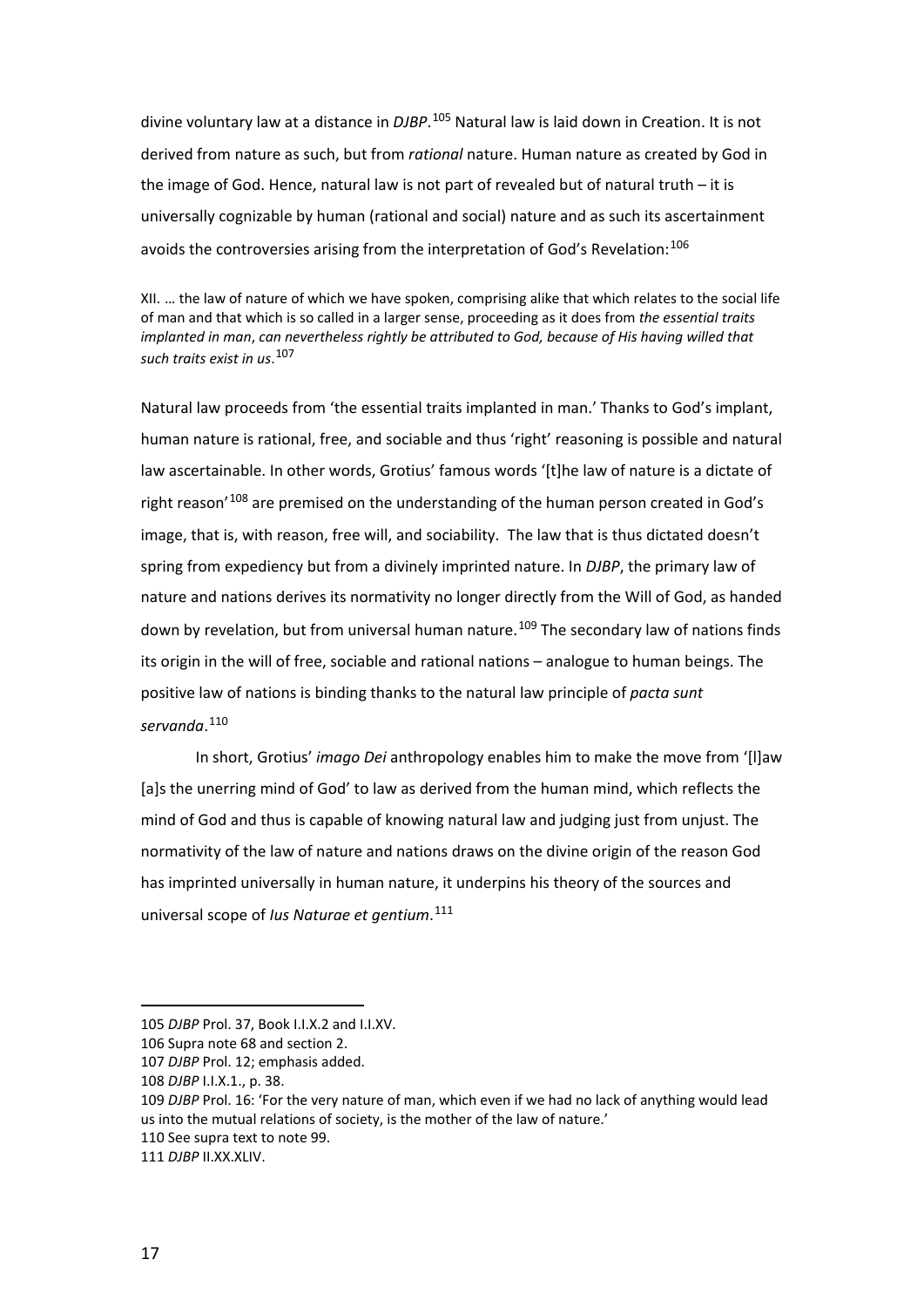#### *3.3. Functional dimension:* Imago Dei *to found and delimit* dominium

For Grotius, the creation of humanity in God's image purports to the conferral of the function of *dominium* over creation to humanity. Endowed with rationality, the human being is 'master over his own actions, i.e. he who has free choice, can control other things'.[112](#page-20-0) In *Adamus Exul*, Adam is referred to frequently as the Master or Ruler. In *DJBP*, while referring to Genesis I, Grotius states: 'Soon after the creation of the world, and a second time after the Flood, God conferred upon the human race a general right over things of a lower nature.'[113](#page-20-1) In the natural state of integrity, public *dominium* (public authority/ jurisdiction/rulership) and private *dominium* (ownership or property) were not yet clearly set apart. Creation was given to humanity as a whole, for all to share: '[i]n consequence, each man could at once take whatever he wished for his own needs, and could consume whatever was capable of being consumed. The enjoyment of this universal right then served the purpose of private ownership. $114$  Since dominium is grounded on human's rational *nature*, dominion was not annulled by the first sin.[115](#page-20-3) With the loss of original justice, however, dominium was no longer inherently just. With a few exceptions, 'community of property' was lost.[116](#page-20-4) In the fallen state of nature, *dominium* - purporting to the natural order of Creation – is to be protected and guided to socially responsible use. To this Grotius' treatment of natural law and justice is geared.

In *DJP*, which aims 'to ascertain how much is owed to others and how much to oneself', <sup>[117](#page-20-5)</sup> Grotius starts out to examine the law that governs *dominium*, that is, the law of nature and nations. Here, the *imago Dei* doctrine surfaces both to found and to delimit *dominium*.

Grotius draws the first two applicable laws from the primary law of nature: '*It shall be permissible to defend* [*one's own*] life and to shun that which threatens to prove injurious; secondly, that *It shall be permissible to acquire for oneself, and to retain, those things which are useful for life*.' These laws are based on 'the first principle of the whole natural order,' which consists in 'a true and divinely inspired self-love' (the natural impulse

<span id="page-20-0"></span> <sup>112</sup> *DJP*, p. 24; see also, *Meletius*, para 27-28 and 30; *Adamus Exul*, pp. 103, 107, 117, 119, 139, and 148-149; *The Truth of the Christian Religion*, p. 42.

<span id="page-20-1"></span><sup>113</sup>*DJBP* II.II.II.1., p. 186.

<span id="page-20-2"></span><sup>114</sup> *DJBP* II.II.II.1., p. 186.

<span id="page-20-3"></span><sup>115</sup> *Adamus Exul*, p. 153.

<span id="page-20-4"></span><sup>116</sup> *DJBP* II.II.II.1, p. 187.

<span id="page-20-5"></span><sup>117</sup> *DJP*, pp. 13-14, 22.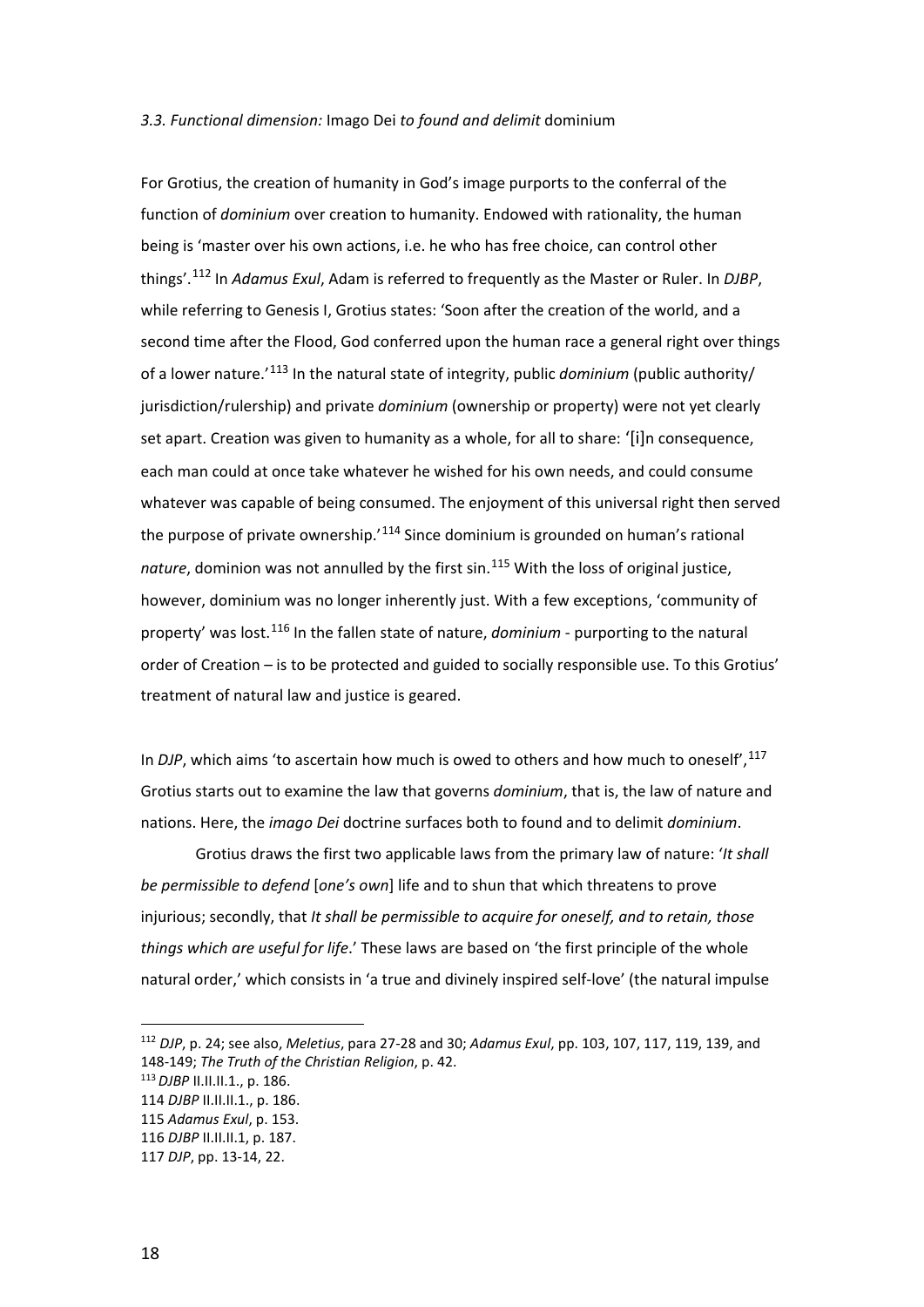of self-preservation).<sup>[118](#page-21-0)</sup> These natural laws are the basis for the natural rights to defend oneself and to acquire useful things, ie to seize possession of things, and to consume and defend them. Hence, self-defence, the acquisition of property and the defence of ownership have a legal basis in the natural law principle of self-love and self-preservation. Immediately, however, Grotius brings up the question as to when self-love is 'just' – in his view 'excess[ive]' self-love is vicious. Here, when Grotius looks for 'just limits' on the two first laws, the *imago Dei* is introduced and taken to its full legal use. For self-love to remain within the limits of justice, it needs to be kept in check. Being created in God's image, humans have a sense of moderation thanks to their rational nature that enables them to be virtuous in their self-love and pursuit of self-interest.

Being created in God's image, the human person is endowed with the natural capacity as well as the natural obligation to 'care for the welfare of others.'<sup>[119](#page-21-1)</sup> In Grotius' view, this 'social impulse'<sup>[120](#page-21-2)</sup> can be seen to 'burn [...] most brightly' in the human being 'who is peculiarly endowed … with the sovereign attribute of reason: that is to say, as in a being derived from God Himself, who imprinted upon man the image of His own mind.<sup>'[121](#page-21-3)</sup> This imprint provides a profoundly social conception of human nature and a certain trust in humans to behave virtuously. The concept of a divine imprint of reason and love in human nature provides Grotius with a starting-point for his definition of natural justice.<sup>[122](#page-21-4)</sup>

To support his refutation of natural justice as 'personal advantage' (or expediency) – a definition based fully on self-preservation or self-interest – and to argue a conception based on the care for the good of others (that is, based on the natural capacities of reason and love as fellowship) Grotius draws heavily on Lactantius. In the *Divine Institutes*, Lactantius rejects Carneades' denial of natural justice as expediency (anything else is 'folly'). Lactantius opposes Carneades with a notion of justice that has its source in knowledge of God and God's law, which humans may acquire since they are created in *imagine Dei*: thanks to the natural capacities of reason and fellowship, the human person has judgement

<span id="page-21-0"></span><sup>118</sup> *DJP*, p. 21 (emphasis in text).

<span id="page-21-1"></span><sup>119</sup> *DJP*, pp. 24-28, p. 26: 'the acceptance of this obligation might almost be termed a distinguishing characteristic of man.'

<span id="page-21-2"></span><sup>120</sup> *DJP*, p. 28.

<span id="page-21-3"></span><sup>121</sup> *DJP*, p. 24.

<span id="page-21-4"></span><sup>122</sup> The *imago Dei* offers a profoundly social vision on human nature: one cares naturally for the good of others and may expect others to care for one's own good in return. In *DJP* mostly with the help of Seneca and Cicero, while in the *Meletius* more emphasis is put on the Christian appreciation of human (mutual) affections.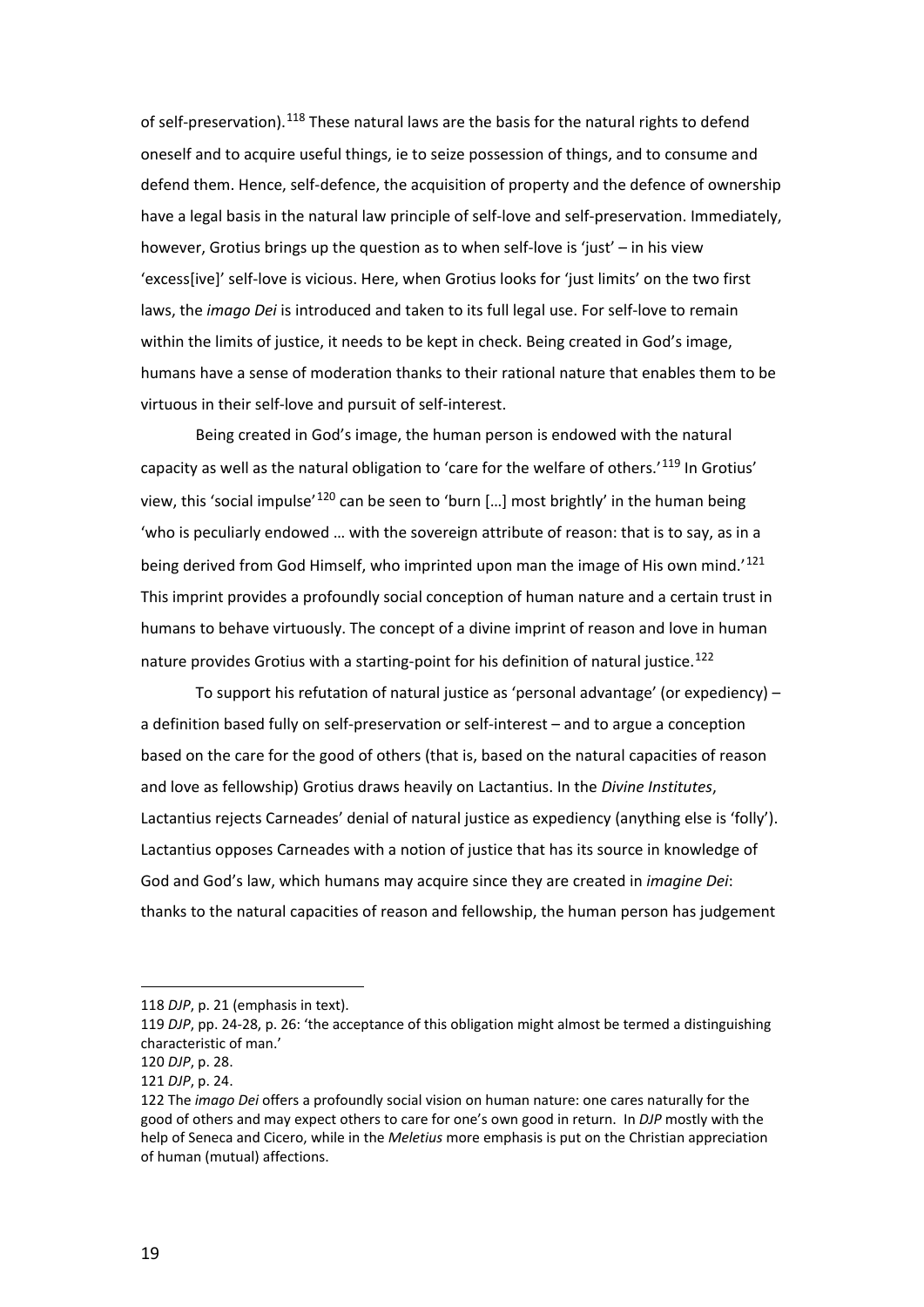of right and wrong.[123](#page-22-0) Justice finds its source in human nature as rational, sociable, and generous – the *imago Dei* directs humans to seek Wisdom, God, and supreme goodness. What one is due to God, one is due to one's fellow-human because he or she is the image of God, Lactantius explains.[124](#page-22-1) For Grotius, care for the 'good of others' is the distinctive aspect of natural justice.[125](#page-22-2) Natural justice instructs humans to respect the body and property of others.[126](#page-22-3)

Consequently, Grotius may draw from the law of nature two precepts that 'complemen[t] and confin[e]' the first two laws: '*Let no one inflict injury upon his fellow*. The other is the precept: *Let no one seize possession of that which has been taken into the possession of another*.' These are the so-called 'law of inoffensiveness' (to render life secure) and 'the law of abstinence' (to render respect for others property).<sup>[127](#page-22-4)</sup> Rather than to establish a law of nature and nations along humanist lines based on the universal right of self-preservation and the pursuit of self-interest,  $128$  Grotius grounds natural justice and law both on self-love and on the care or love of others. The latter prescribes the limits to the former. As such, the *imago Dei* in humans is for Grotius the basis of a natural law conception that both grounds ownership of property as well as its acquisition and use, but not without defining 'just limits' right away.<sup>[129](#page-22-6)</sup>

The shared conceptual origin of ownership and liberty in the notion of *dominium* becomes visible where Grotius equates ownership of property with the God-given natural liberty of choice, or the free will:

For God created man **au<sup>t</sup>**equision, "free and *sui iuris*," so that the actions of each individual and the use of his possessions were made subject not to another's will but to his own. Moreover, this view is

<span id="page-22-0"></span><sup>123</sup> Thanks to reason, the human person can see beyond self-interest and self-preservation, his intellect and wisdom prevent him from taking what belongs to others. Lactantius concludes section 17 to which Grotius a.o. refers with the words: 'No wise man ever aims at gain, because he has a contempt for the goods of this world; nor does he let anyone be deceived, because it is the duty of a good man to put people right when they are wrong and to bring them back in line; it is human nature to be sociable and generous. That is the unique basis for man's kinship with God.' Lactantius attributes much wisdom to Cicero and reads him as precursor to Christian wisdom yet to come. He conjoins Christian and Greek literature on man's creation which are unanimous on the distinguishing feature of reason derived from God.

<span id="page-22-1"></span><sup>124</sup> Anthony Bowen and Peter Garnsey, transl. and ed., *Lactantius Divine Institutes* (Liverpool: Liverpool University Press, 2003), Book 6, section 10.1, p. 349.

<span id="page-22-2"></span><sup>125</sup> *DJP*, p. 27.

<span id="page-22-3"></span><sup>126</sup> *DJP*, p. 21.

<span id="page-22-4"></span><sup>127</sup> *DJP*, p. 27.

<span id="page-22-5"></span><sup>128</sup> Tuck supra note 8.

<span id="page-22-6"></span><sup>129</sup> Subsequently, Grotius discerns natural laws on the enforcement of (compensatory) justice and punishment to protect the rights of life and property. *DJP*, p. 29: 'first, *Evil deeds must be corrected;*  secondly, *Good deeds must be recompensed'.*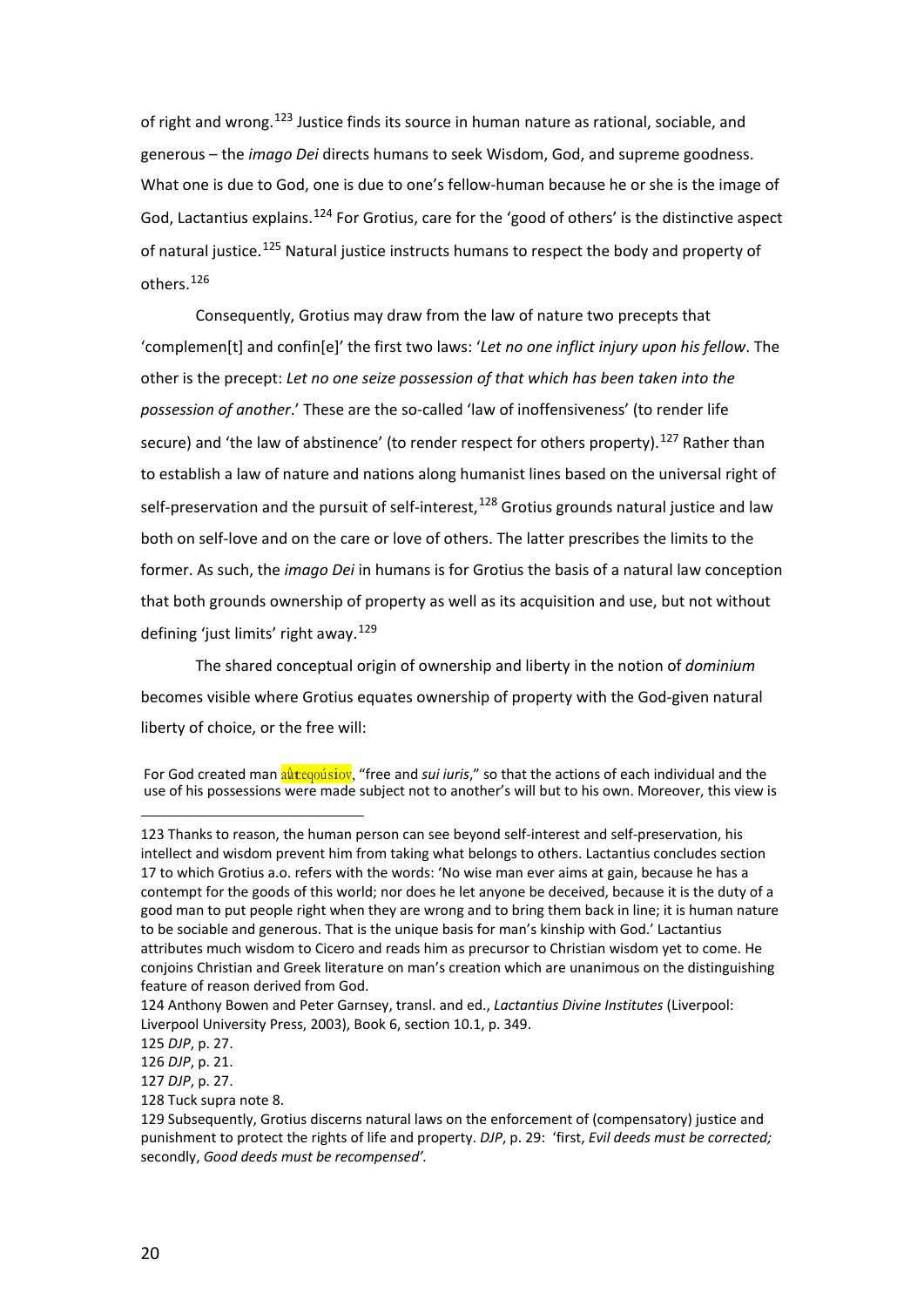<span id="page-23-0"></span>sanctioned by the common consent of all nations. For what is that well-known concept, "natural liberty," other than the power of the individual to act in accordance with his own will? And liberty in regard to actions is equivalent to ownership in regard to property.<sup>[130](#page-23-1)</sup>

Grounded on the free will, Grotius' theory of *dominium* builds on the late scholastics and their Thomist account of creation, human nature, and natural law.<sup>[131](#page-23-2)</sup>

As a Thomist, Vitoria understood *dominium* to be founded on nature, not grace. In the Thomist tradition, God-given human freedom was translated into ownership over one's actions. Vitoria defined natural *dominium* as a natural right (to own or to rule), '[n]atural dominion belonged to man as a creature made in the image of God … the likeness to God inhered in man's power of reason and this was not lost by  $sin.^{132}$  $sin.^{132}$  $sin.^{132}$  Hence, created in God's image one was capable of holding natural rights. Every human being is created in God's image - including infidels, sinners or barbarians; therefore all peoples, whether European or indigenous to the America's or the East Indies, could hold rights to own property and to rule authoritatively.[133](#page-23-4) After all, *dominium* is established and ruled by the law of natural reason, and not divine law (of revelation). Thus all who possess natural reason hold natural rights.

Grotius the Arminian was rather comfortable with the Thomist doctrine of creation and *dominium* and the underlying conception of humanity created in *imagine Dei*. He continued Vitoria's Thomist approach to self-dominion (*dominium sui*) of the human person as the foundation of personal liberty and dominion over things.<sup>[134](#page-23-5)</sup> Only beings created in God's image can rule creation: reason and free will enable the human person to control herself – after the Fall, Eve is composed. More than Adam to whom she calls 'control thy senses! … tame thy spirit, … calm thy soul thyself! … Grant thyself time to gain self-mastery back And shed this untamed violence by using Reason<sup>'[135](#page-23-6)</sup> – and therewith to control creation.<sup>[136](#page-23-7)</sup> The conception of dominion as control of the self and the world has profoundly affected the conceptualisation of human liberty: liberty starts with having dominion over

<span id="page-23-1"></span><sup>130</sup> *DJP*, p. 33.

<span id="page-23-2"></span><sup>131</sup> Cf. Arminius, supra section 2.

<span id="page-23-3"></span><sup>132</sup> Brian Tierney, *The Idea of Natural Rights* (Grand Rapids: WB Eerdmans 1997), p. 267; Tierney discusses Vitoria, 'On the American Indians', 1.3, pp. 243-246.

<span id="page-23-4"></span><sup>133</sup> Vitoria, 'On the American Indians', 1.3 and 1. Conclusion, pp. 250-51.

<span id="page-23-5"></span><sup>134</sup> Text to not[e130.](#page-23-0)

<span id="page-23-6"></span><sup>135</sup> *Adamus Exul*, pp. 193-195.

<span id="page-23-7"></span><sup>136</sup> Cf. *Meletius* para 28: 'only he who is master of his own actions, i.e. he who has a free choice, can control other things. And of all creation only man and those beings we call rational spirits [angels] have this free choice.'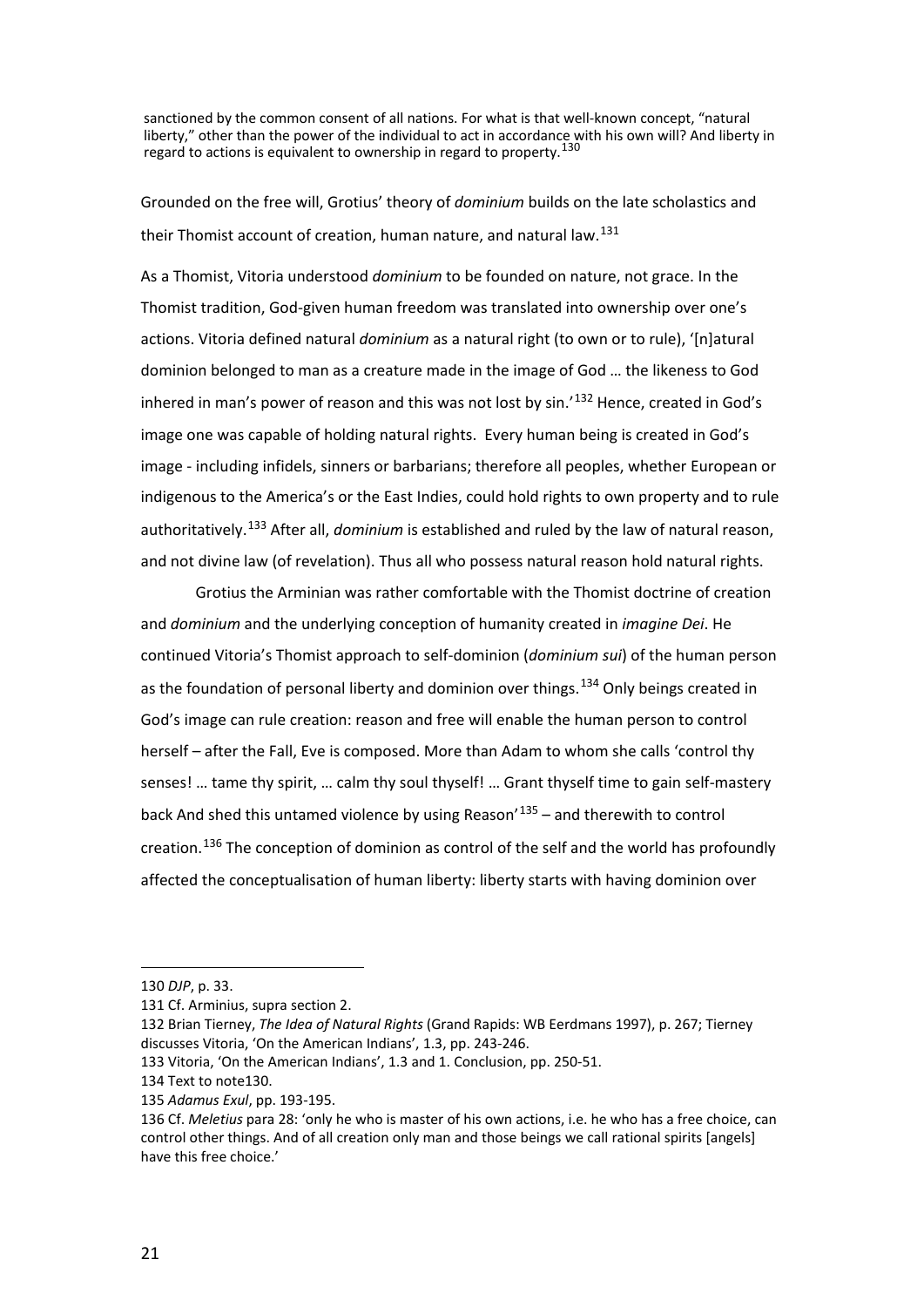oneself and becomes defined in terms of natural rights of ownership: 'liberty in regard to actions is equivalent to ownership in regard to property<sup>[137](#page-24-0)</sup>

An Arminian conception of free will underlies Grotius' conception of 'natural liberty': '[f]or what is that well-known concept … other than the power of the individual to act in accordance with his own will?' $138$  The analogy between individual liberty and sovereignty can be drawn legitimately, but would need to include the notion of 'just limits' rooted in the *imago Dei* doctrine of human nature.

In *DJBP* too, the natural capacity of freedom – that is power one has over oneself – is identified with the power an owner has over her property. Personal liberty, given to human beings by creation, is identified with subjective rights (*facultates*) of ownership.[139](#page-24-2) In other words, the human person has these *facultates* by the natural design of Creation. The theological notion of the human person being created with moral liberty is conceptualised in legal terms of a person with innate legal rights which others have the duty to respect. In the post-lapsarian world, sovereignty and property rights are no longer exercised automatically in line with divine justice. Yet human beings are capable of exercising these rights legitimately and justly -- that is, in conformity with natural law and justice. But the uncorrupted promotion of *summum bonum* then is a requirement.<sup>[140](#page-24-3)</sup>

The natural subjective rights are correlated to natural duties thanks to the body of natural law and justice that founds and defines both. This delimitation is based on the (obligation to) care for the good of others,  $141$  which human beings have by virtue of their creation in God's image. As such, there is a sacredness to dominion, both in the form of sovereignty and in the form of ownership; it comes with 'a general *responsibility* for human society.'<sup>[142](#page-24-5)</sup>

<span id="page-24-0"></span><sup>137</sup> *DJP*, p. 34.

<span id="page-24-1"></span><sup>138</sup> *DJP*, pp. 33-34.

<span id="page-24-2"></span><sup>139</sup> *DJBP* Book I Ch. I.

<span id="page-24-3"></span><sup>140</sup> *DJBP* Book II Ch. II.

<span id="page-24-4"></span><sup>141</sup> Martti Koskenniemi, 'International Law and the Emergence of Mercantile Capitalism: Grotius to Smith', in *The Roots of International Law. Les Fondements du Droit International*, edited by Pierre-Marie Dupuy and Vincent Chetail, (Leiden/Boston: Martinus Nijhoff, 2014), p. 6: 'There is no doubt that the natural love of human companionship and life in organised society of which Grotius speaks in *De jure belli ac pacis* was intended to counterbalance the potentially egoistic implications of his strong view on subjective rights.'

<span id="page-24-5"></span><sup>142</sup> *DJBP* II.XX.XLIV.i, p. 508. See also, Stumpf, supra note [6,](#page-4-7) p. 2.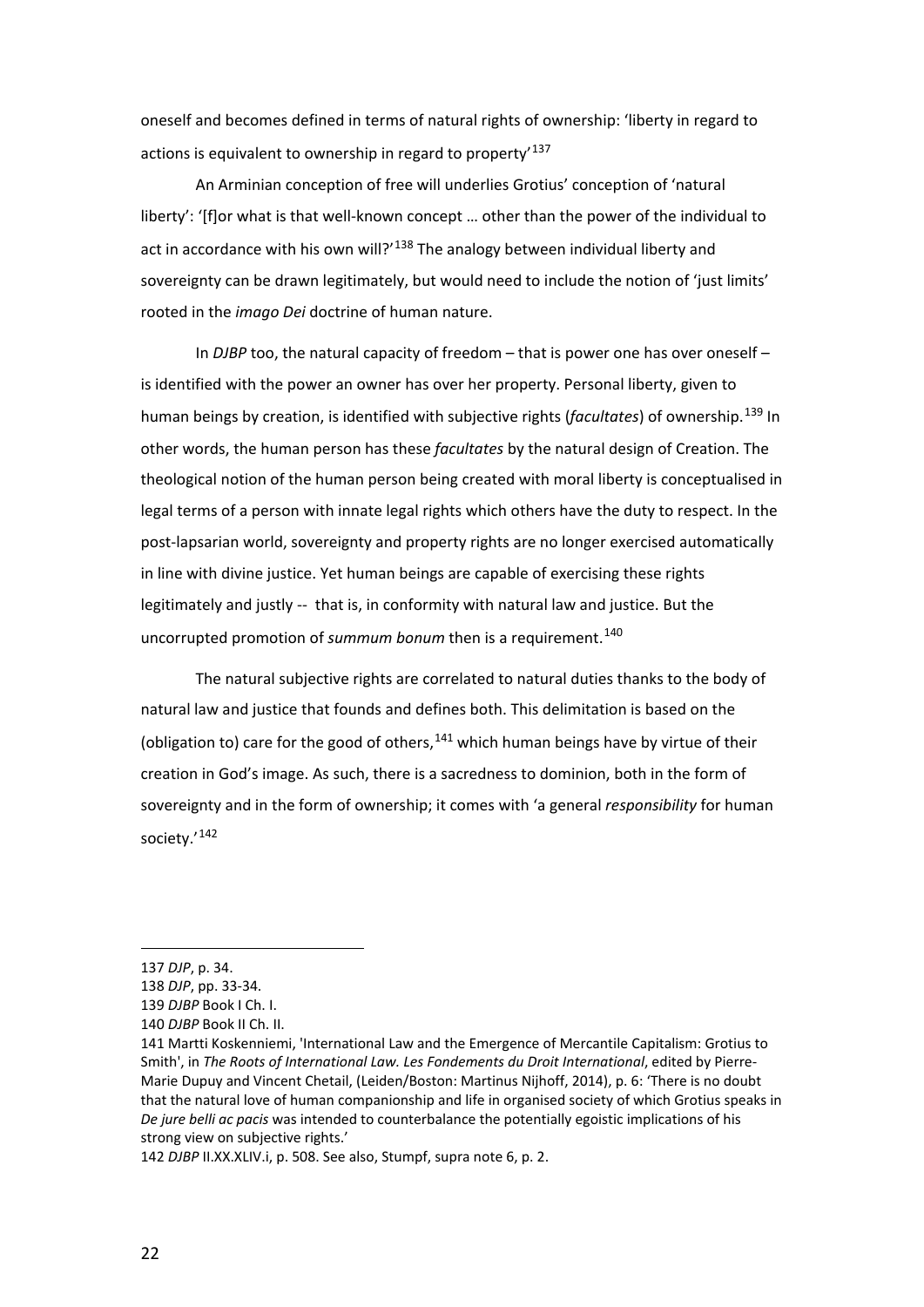Thus, thanks to God's image imprinted in humanity, nature and natural law are two different things. Nature may not be against war, but right reason as the source that dictates natural law may very well be.[143](#page-25-0)

#### **4. Conclusion***: Imago Dei* **today - a jurisprudence of care and responsibility**

This chapter argues that his *imago Dei* anthropology provided Grotius with a conception of human nature crucial to the move he made to what is often understood as a modern, secular conception of the law of nature and nations. Grotius' famous *etiamsi daremus* experiment, however, never meant to disconnect humanity and human nature from the work of God in this world. Rather, Grotius depends on the relationship between God and human beings for his theory of *Ius naturae et gentium*. The principles of natural religion as well as natural law may be known through right reason, as human beings are created as *imagines Dei,* which in Grotius' interpretation means capable, free, and responsible beings. In conclusion, the ontological aspect of *imago Dei* (3.1) may be said to serve as an underpinning for the natural legal personality and responsibility of humans; the teleological aspect (3.2) for the sources of law doctrine; and the functional aspect of *dominium* (3.3) for the legal notions property and sovereignty.

This chapter moreover has described an alternative, post-sceptic account of Grotius in that it shows how Grotius conceptualized the human impulse of self-preservation and pursuit of self-interest as delimited by a sense of natural justice not defined by utility but by care for others and the good of society. Grotius builds his legal order on human nature; and not on one defined by an immoderate, overindulgent drive of self-preservation, <sup>[144](#page-25-1)</sup> but rather on a much richer conception that includes rationality, liberty and sociability and from which in turn the laws of nature and nations are derived. Thus this chapter seeks to complement the current historiography with a reading of Grotius' international legal ideas in the light of his (natural) theological anthropology of *imago Dei* and the foundational role this plays in his theory of *Ius naturae et gentium*. [145](#page-25-2) It aims to open up our international law language to a richer and more diverse set of ideas and hopes to give some ideas for an

<sup>143</sup> *DJBP* I.II.I.5.

<span id="page-25-1"></span><span id="page-25-0"></span><sup>144</sup> Richard Tuck, 'Grotius and Selden' in *Cambridge History of Political Thought 1450-1700,* edited by J.H. Burns & Mark Goldie, (Cambridge: CUP, 1991), pp. 499 et seq.

<span id="page-25-2"></span><sup>145</sup> It is not commerce and trade, capitalism, that is sacred for Grotius, both are 'introduced' by God' Providence to have men seek 'the Assistance of one another, [to] maintain and cultivate society,' which is indeed sacred. Book II. Ch. II § XIII ; see Editors' abstract.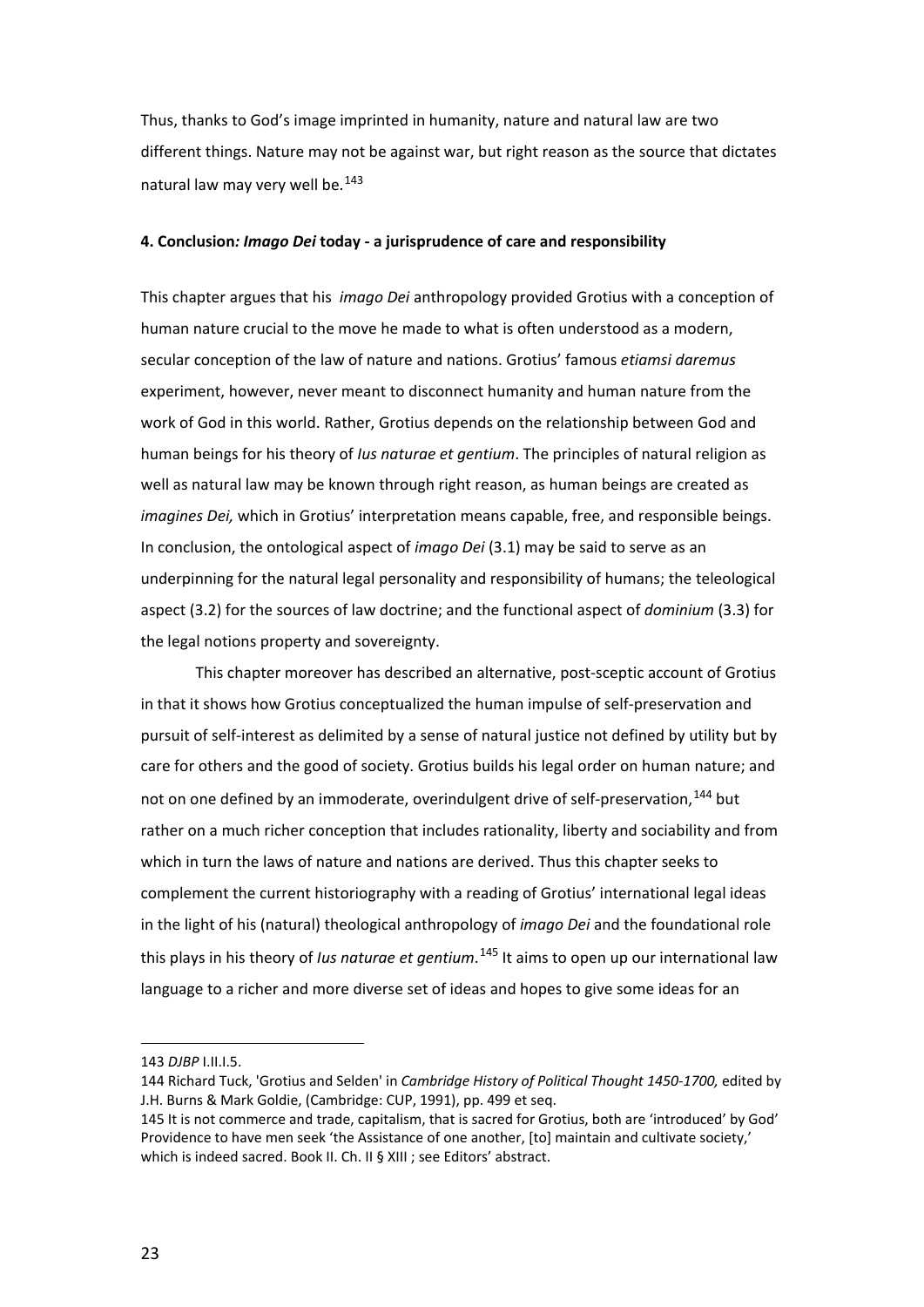alternative future of (the philosophy of) international law.<sup>[146](#page-26-0)</sup> In the context of human rights theory, the *imago Dei* doctrine has indeed been discussed as a possible foundation for dignity and fundamental rights inherent to all human beings.  $147$ 

Since Grotius, legal theory has secularised further and human rights have become a dominant discourse. Grotius became reputed as one of the precursors of individualist liberalism. In this article I have pointed out to the account of *imago Dei* as a starting point for Grotius' anthropological foundation of the law of nature and nations. This may invite us to reconnect to a jurisprudence of care, respect, and responsibility.<sup>[148](#page-26-2)</sup> A post-sceptical reading of Grotius' theory brings out that the *imago Dei* doctrine gave as much ground to natural duties (to respect and protect the other) as to natural rights. In Grotius' reading trade and commerce were not an end in themselves, but as a means given by God's Providence to materialise human sociability.<sup>[149](#page-26-3)</sup> Humanity had received the right of *dominium* (whether ownership or rulership) together with the responsibility to care (for society, national and international) and preserve.

An examination of Grotius's theory through the prism of *imago Dei* invites us to recognise the Other as similar and of a common origin, and to reflect on the natural capacity of care and responsibility for the Other and society at large.<sup>[150](#page-26-4)</sup> This chapter is not so much an argument for a theological foundation of international law; Grotius himself explicitly held his views on humanity – and ultimately on law - to be based on a universal natural truth rather than a Christian truth. Rather, this chapter proposes that reconnecting to the natural human capacity of care for the Other and society at large could redefine the international legal order to be founded in and constituted through mutual recognition, respect and responsibility.

<span id="page-26-0"></span><sup>146</sup> Cf. Stephen Toulmin, *Cosmopolis. The Hidden Agenda of Modernity*, (Chicago: University of Chicago Press, 1990), p. 2.

<span id="page-26-2"></span><span id="page-26-1"></span><sup>147</sup> Jeremy Waldron, 'The Image of God: Rights, Reason, and Order'. *New York University Public Law and Legal Theory Working Papers.* Paper 10-85 (2010); see also the work of Paul Ricoeur (infra n 150). 148 Anthony Carty, 'Doctrine versus state practice', in *The Oxford Handbook of the History of International Law,* edited by Bardo Fassbender and Anne Peters (Oxford: OUP 2012); Anthony Carty, 'New Philosophical Foundations for International Law: From an Order of Fear to One of Respect', *Cambridge Review of International Affairs* 19, no. 2 (2006), pp. 311-330.

<span id="page-26-3"></span><sup>149</sup> Providence introduced Trade to foster Society, see *DJBP* II.II.XIII.

<span id="page-26-4"></span><sup>150</sup> Paul Ricoeur, 'The Image of God and the Epic of Man', in Paul Ricoeur, *History and Truth,*  translated by Charles Kelbley (Evanston: Northwestern University Press, 1965 and 2007) pp. 110-128.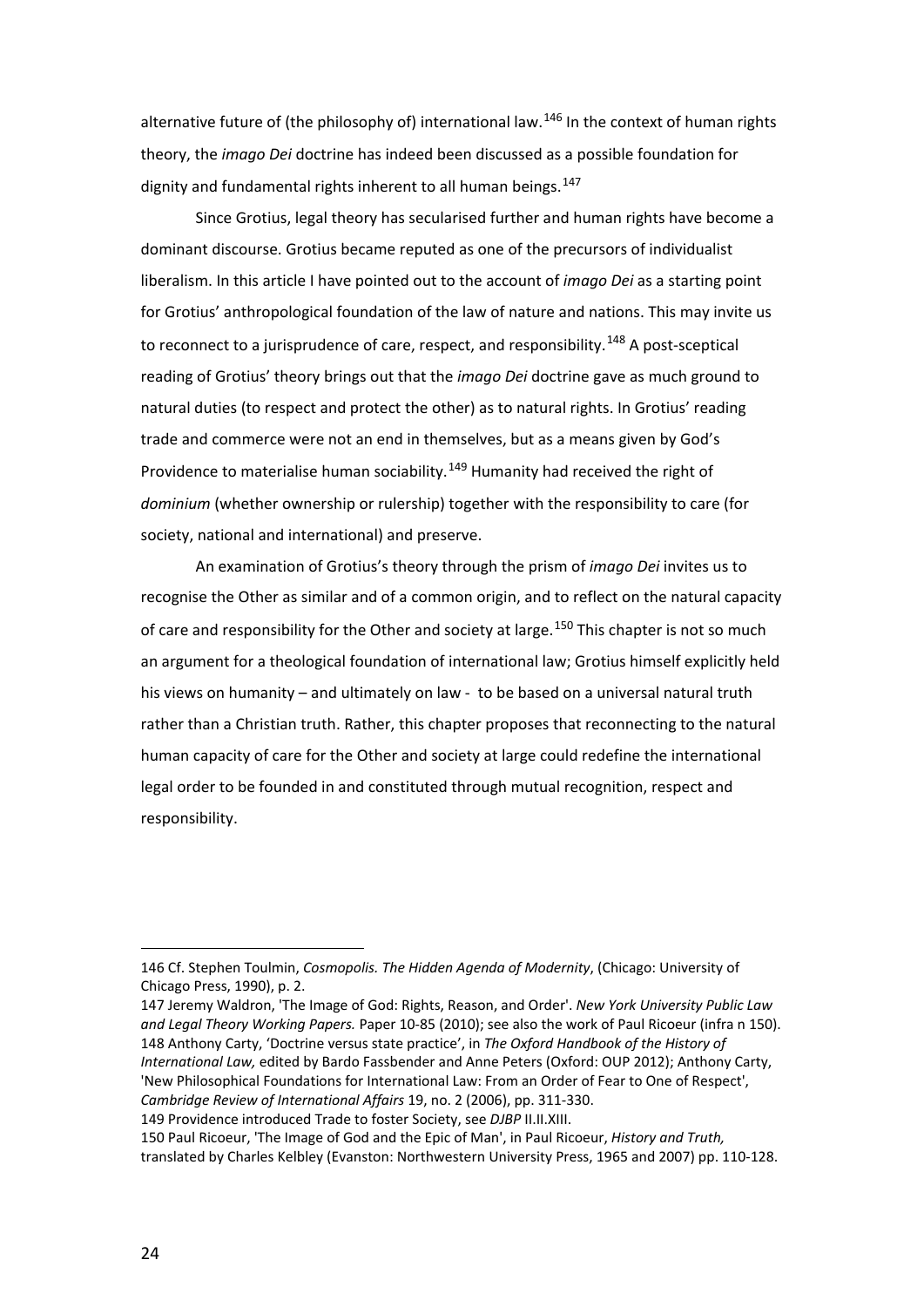#### **Bibliography**

Arminius, James, *The works of James Arminius*, translated first and second volume by James Nichols, and third volume by W.R. Bagnall (Auburn/Buffalo: Orton, 1853).

Basdevant, Jules. 'Hugo Grotius', in *Les Fondateurs du Droit International* (Paris: V. Giard & E. Brière, 1904).

Blom, Hans, 'The Meaning of Trust: *Fides* between Self-Interest and *Appetitus Societatis',* in *The Roots of International Law. Les Fondements du Droit International*, edited by Pierre-Marie Dupuy and Vincent Chetail, (Leiden/Boston: Martinus Nijhoff, 2014).

Blom, Hans and Winkel, Laurens*, '*Grotius and the Stoa*'.* Special issue of *Grotiana* 22-23 (2001-2002) (Assen: Van Gorcum, 2004).

Bowen, Anthony and Peter Garnsey, transl. and ed., *Lactantius Divine Institutes* (Liverpool: Liverpool University Press, 2003).

Bouwsma, William. 'The Two Faces of Humanism. Stoicism and Augustinianism in Renaissance Thought'. In *Itinerarium Italicum. The profile of the Italian Renaissance in the Mirror of its European Transformations*, edited by Paul Oskar Kristeller et al. (Leiden: Brill, 1975).

Calvin, John, *Institutes of the Christian Religion* Vol. 1, A new translation by Henry Beveridge (Edinburgh, Calvin Translation Society, 1845).

Cairns, David, *The Image of God in Man* (London: SCM Press 1953).

Carter, April, *Political Theory of Global Citizenship* (London: Routledge, 2001).

Carty, Anthony, 'Doctrine versus state practice', in *The Oxford Handbook of the History of International Law,* edited by Bardo Fassbender and Anne Peters (Oxford: OUP, 2012).

Carty, Anthony, 'New Philosophical Foundations for International Law: From an Order of Fear to One of Respect', *Cambridge Review of International Affairs* 19, no. 2 (2006), p. 311.

Erasmus. 'On Free Will'. In *Discourse on Free Will*, edited and translated by Ernst Winter (New York: Continuum 2002).

Erasmus, *The Education of a Christian Prince*, edited by Lisa Jardine (Cambridge: CUP, 1997).

Goudriaan, Aza. 'The Synod of Dordt on Arminian Anthopology'. In *Revisiting the Synod of Dordt (1618-1619),* edited by Aza Goudriaan and Fred van Lieburg (Leiden, Boston: Brill, 2011).

Grotius, Hugo, *Adamus Exul*, in *The Celestial Cycle,* edited by Watson Kirkconnell (Toronto: University of Toronto Press, 1952).

Grotius, Hugo, *De Jure Belli ac Pacis Libri Tres* (1646) translated by Francis Kelsey, in *The Classics of international Law,* 2<sup>nd</sup> ed., edited by James Scott (Oxford: Clarendon Press, 1925).

Grotius, Hugo, *Commentary on the Law of Prize and Booty*. Edited and with an introduction by Martine Julia van Ittersum. (Indianapolis: Liberty Fund, 2006). Originally published: Oxford: Clarendon Press, 1950. The classics of international law; no. 22 (Publications of the Carnegie Endowment for International Peace).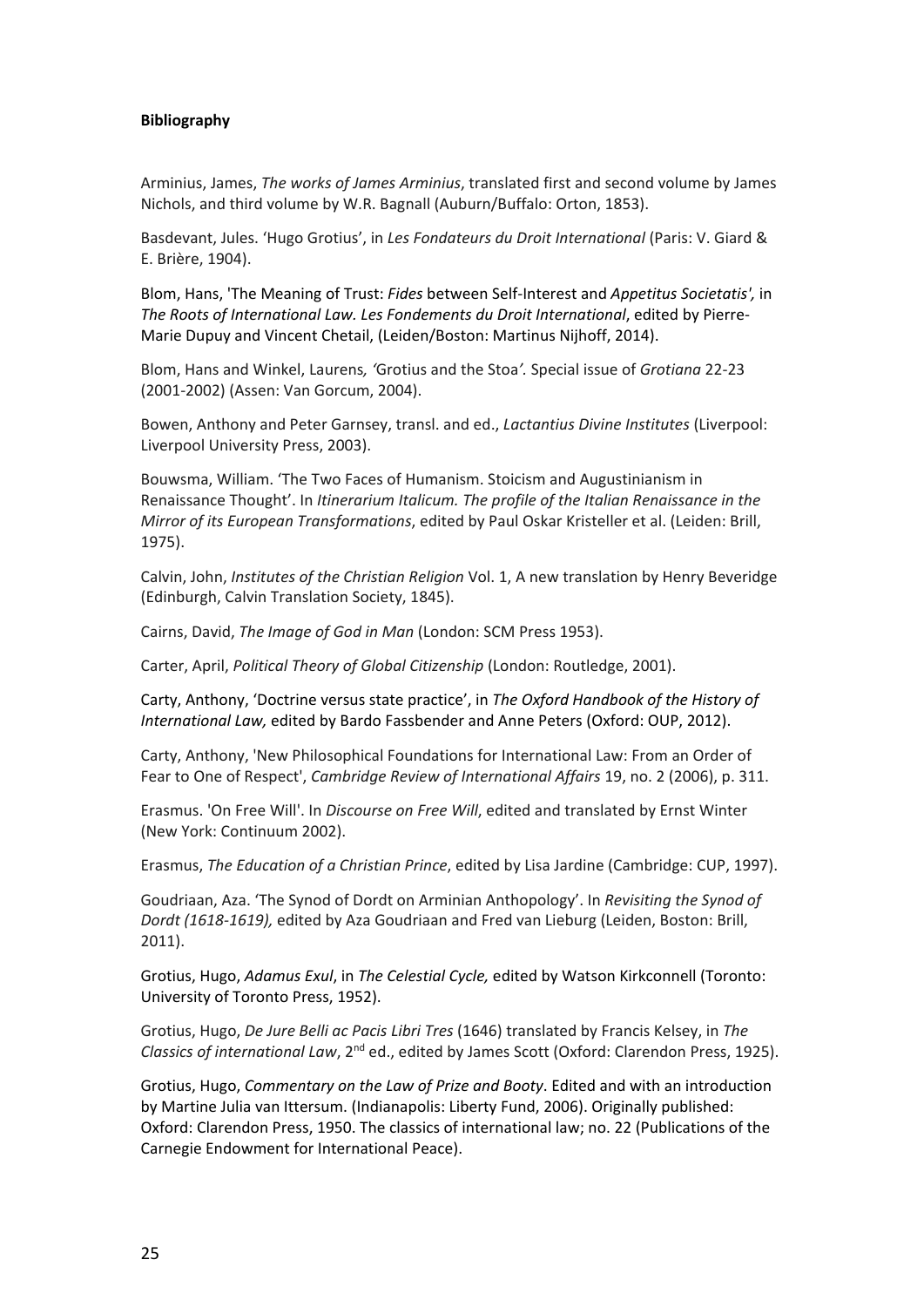Grotius, Hugo, *The Truth of the Christian Religion*. Edited, with an introduction by Maria Rosa Antognazza, with an English translation by John Clarke (1743), (Indianapolis: Liberty Fund, 2012)

Grotius, Hugo, *Defensio fidei Catholicae de satisfactione Christi*. Edited, with an introduction and notes by Edwin Rabbie, with an English translation by Hotze Mulder, (Assen/Maastricht: Van Gorcum, 1990).

Haentjens, A.H., *Hugo de Groot als godsdienstig denker*, (Amsterdam: Ploegsma 1946).

Haggenmacher, Peter, *Grotius et la doctrine de la Guerre Juste* (Paris: Presses Universitaires de France, 1983).

Herzfeld, Noreen, *In Our Image. Artificial Intelligence and the Human Spirit* (Minneapolis: Fortress Press 2002).

Hoenderdaal, Gerrit Jan. 'Erasmus en Arminius Over de Vrede in de Kerk'. In *Geschiedenis Godsdienst Letterkunde,* edited by E.K. (Eddy) Grootes and J. (Hans) den Haan, (Roden: Nehalennia, 1989).

IJsewijn, Jozef, 'The Coming of Humanism to the Low Countries', in *Itinerarium Italicum. The Profile of the Italian Renaissance in the Mirror of Its European Transformations*, edited by Paul Oskar Kristeller/Thomas Brady/Heiko Oberman, (Leiden: Brill 1975).

Israel, Jonathan, *The Dutch Republic* (Oxford: OUP 1995).

Koskenniemi, Martti, 'International Law and the Emergence of Mercantile Capitalism: Grotius to Smith', in *The Roots of International Law. Les Fondements du Droit International*, edited by Pierre-Marie Dupuy and Vincent Chetail, (Leiden/Boston: Martinus Nijhoff, 2014).

Kunz, Joseph, 'Natural-Law Thinking in the Modern Science of International Law'. *Americal Journal of International Law* 55 (1961): p. 951.

Lamberigts, Mathijs. 'Pelagius and Pelagians'. In *Oxford Handbook on Early Christian Studies*, edited by Susan Ashbrook and David Hunter (Oxford: OUP, 2010).

Lauterpacht, Hersch, 'The Grotian Tradition in International Law'. *British Yearbook of International Law* 23, no. 1 (1946): p. 1.

Leger, James, *The "Etiamsi Daremus" of Hugo Grotius. A Study in the Origins of International Law* (Rome: Pontificium Athenaeum Internationale, 1962).

Luther, Martin, Sermon on the 'Two Kinds of Righteousness', in *Martin Luther: Selection from his Writings*, edited and introduced by John Dillenberger (New York: Anchor Books, 1961).

Luther, Martin, 'Disputation concerning man' (1536), in *Luther's Works*, vol. 34, edited by Lewis W. Spitz (Philadelphia: Muhlenberg Press, 1960).

Luther, Martin, *'*The Bondage of Will'. In *Discourse on Free Will* edited and translated by Ernst Winter (New York: Continuum 2002).

Malanczuk, Peter, Akehurst's Modern Introduction to International Law, 7<sup>th</sup> ed. (New York: Routledge, 1997).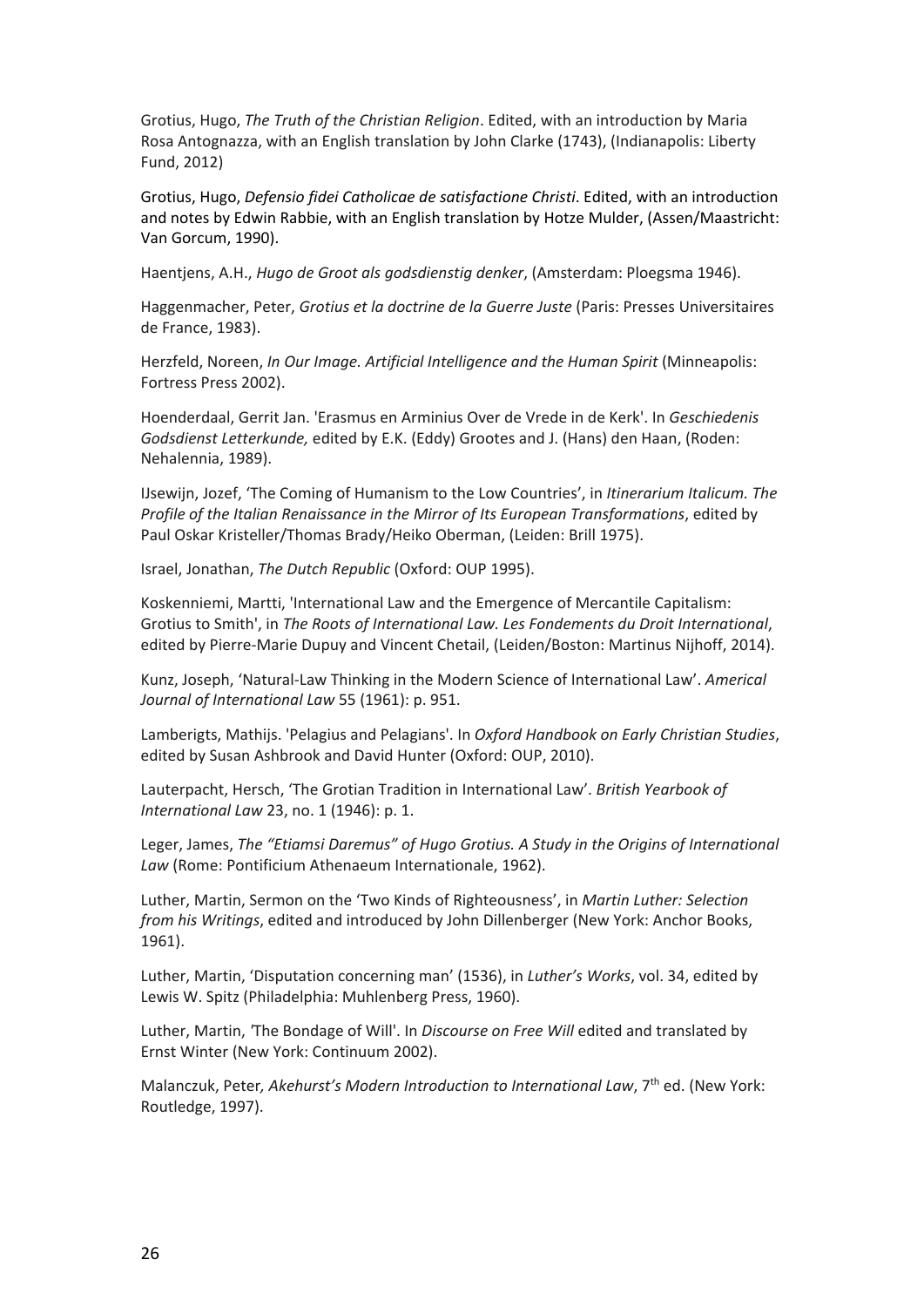Middleton, Richard, *The Liberating Image: The Imago Dei in Genesis I* (Grand Rapids: Brazos Press 2005).

Mortimer, Sarah. 'Human and Divine Justice in the Works of Grotius and the Socinians'. In *The Intellectual Consequences of Religious Heterodoxy, 1600-1750*, edited by Sarah Mortimer and John Robertson (Leiden: Brill 2012).

Nellen, Henk, en Rabbie, Edwin (Editors), *Hugo Grotius, theologian : essays in honour of G.H.M. Posthumus Meyjes*, (Leiden: Brill, 1994).

Nellen, Henk, 'De Zinspreuk "in Necessariis Unitas, in Non Necessariis Libertas, in Utrisque Caritas"', *Nederlands Archief voor Kerkgeschiedenis* 79, no.1 (1999), p. 99.

Nellen, Henk, *Hugo de Groot. Een leven in strijd om de vrede 1583-1645* (Amsterdam: Balans, 2007).

Nellen, Henk. 'Minimal Religion, Deism and Socinianism: On Grotius's Motives for Writing De Veritate'*. Grotiana* 33 (2012).

Nijman, Janne E., *The Concept of International Legal Personality* (The Hague: TMC Asser Press, 2004).

Nussbaum, Arthur, *A Concise History of the Law of Nations* (New York: Macmillan, 1947).

O'Donovan, Olivier. 'The Justice of Assignment and Subjective Rights in Grotius'. In *Bonds of Imperfection: Christian politics, past and present, edited by Olivier O'Donovan and Joan* Lockwood O'Donovan (Cambridge: WB. Eerdmans 2004).

Oppenheim, Lassa, *International Law: A Treatise*, 8th ed., edited by Hersch Lauterpacht (London: Longman, 1955).

Posthumus Meyjes. Guillaume, ed., *Hugo Grotius - Meletius, Sive De Iis quae inter Christianos Conveniunt Epistola.* Critical edition with translation, commentary and introduction (Leiden/New York: Brill 1988).

Ricoeur, Paul, 'The Image of God and the Epic of Man', in Paul Ricoeur, *History and Truth,*  translated by Charles Kelbley (Evanston: Northwestern University Press, 1965 and 2007).

Shaw, Malcom, *International Law* (Cambridge: CUP, 2008).

Somos, Mark, *Secularisation and the Leiden Circle* (Leiden: Brill 2011).

St. Thomas Aquinas, *Summa theologiæ* : Latin text and English translation, introductions, notes, appendices, and glossaries, general editor Thomas Gilby (London : Blackfriars in conjunction with Eyre & Spottiswoode, London and McGraw-Hill Book Company, New York 1964- ).

Stanglin, Keith, *Arminius on the Assurance of Salvation: The Context, Roots, and Shape of the Leiden Debate 1603-1609,* (Leiden: Brill 2007).

Stanglin, Keith, and Thomas McCall. *Jacob Arminius: Theologian of Grace* (Oxford: OUP, 2012).

Straumann, Benjamin, 'Oikeiosis and Appetitus Societatis. Hugo Grotius' Ciceronian Argument for Natural Law and Just War'. *Grotiana* 24/25 (2003/2004).